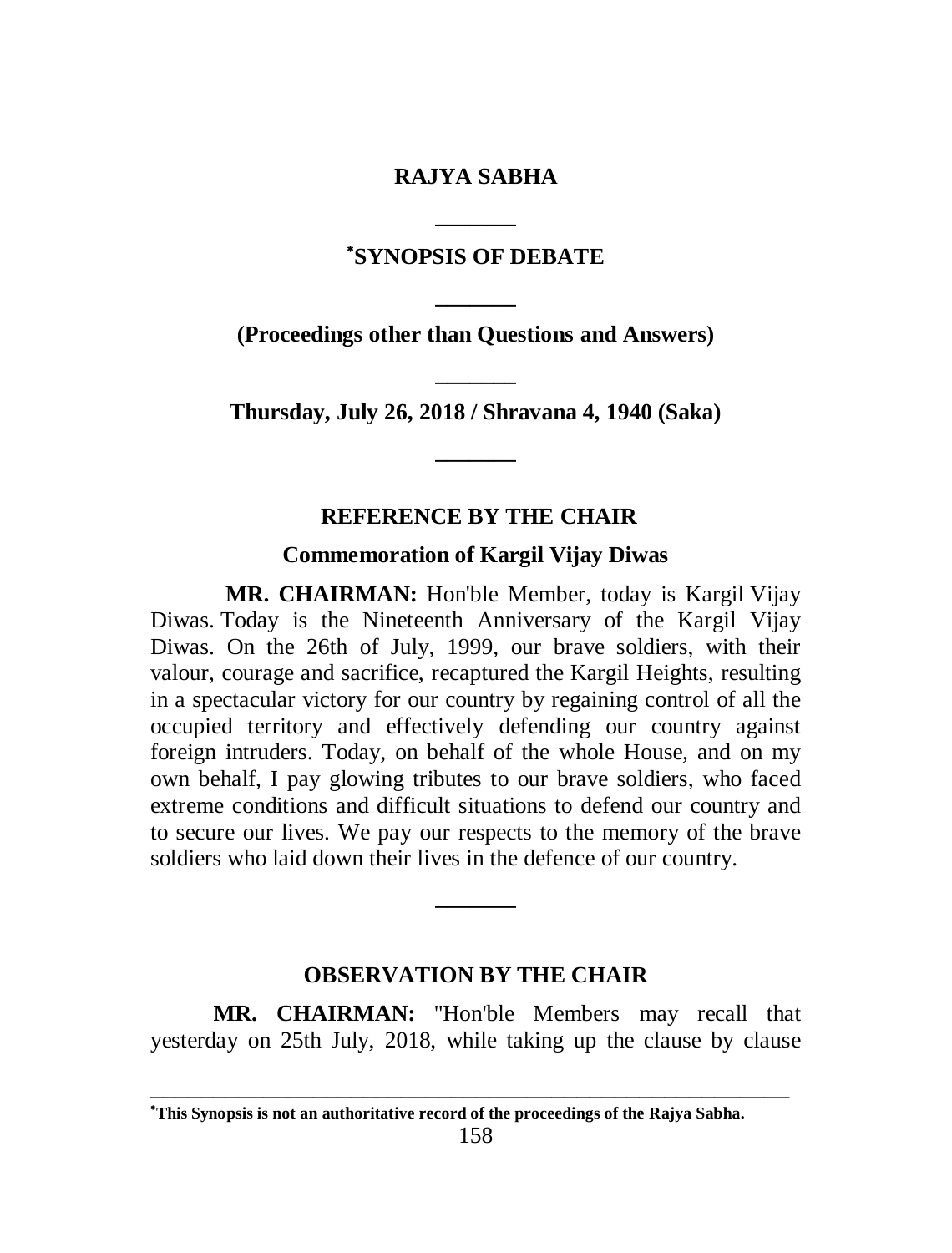consideration of the Fugitive Economic Offenders Bill, 2018, Shri Anand Sharma and some other Members raised an objection that the amendments proposed by Shri Elamaram Kareem, Member, to the Bill were not circulated to the Members. I have made an inquiry and found that the amendments proposed by Shri Kareem were received in the Secretariat on 24th July, 2018 only and the same were circulated to Members in the morning of 25th July, 2018 along with other Parliamentary papers. Similarly, amendments proposed by Shri Vishambhar Prasad Nishad, Member, were received on 23rd July, 2018 and circulated to Member on 24th July, 2018."

### **MATTERS RAISED WITH THE PERMISSION OF THE CHAIR**

**\_\_\_\_\_\_\_**

### **1. Delay in Execution of Amritsar-Ferozpur Railway Link**

**SHRI SHWAIT MALIK:** By laying a 25 KMs long railway track on the Amritsar-Ferozepur Railway link, we get an alternative route to connect Amritsar with Mumbai. The Finance Minister and the Railway Minister accepted this demand in 2016 and the Niti Aayog sanctioned 299 crore rupees for this railway track. With the construction of this track the distance between Amritsar and Mumbai will be reduced by five hours. At that time an expenditure of 40 crore rupees was estimated for land acquisition by the Punjab Government. The process of land acquisition was stopped due to which this project is pending since last two years and 300 crore rupees are lying in the account. This track would benefit trade, connectivity between states will improve, the defence department will get an alternative route and we will get more trains. Therefore, I request the State Government to acquire land by spending 40 crore rupees so that work could begin on this railway track.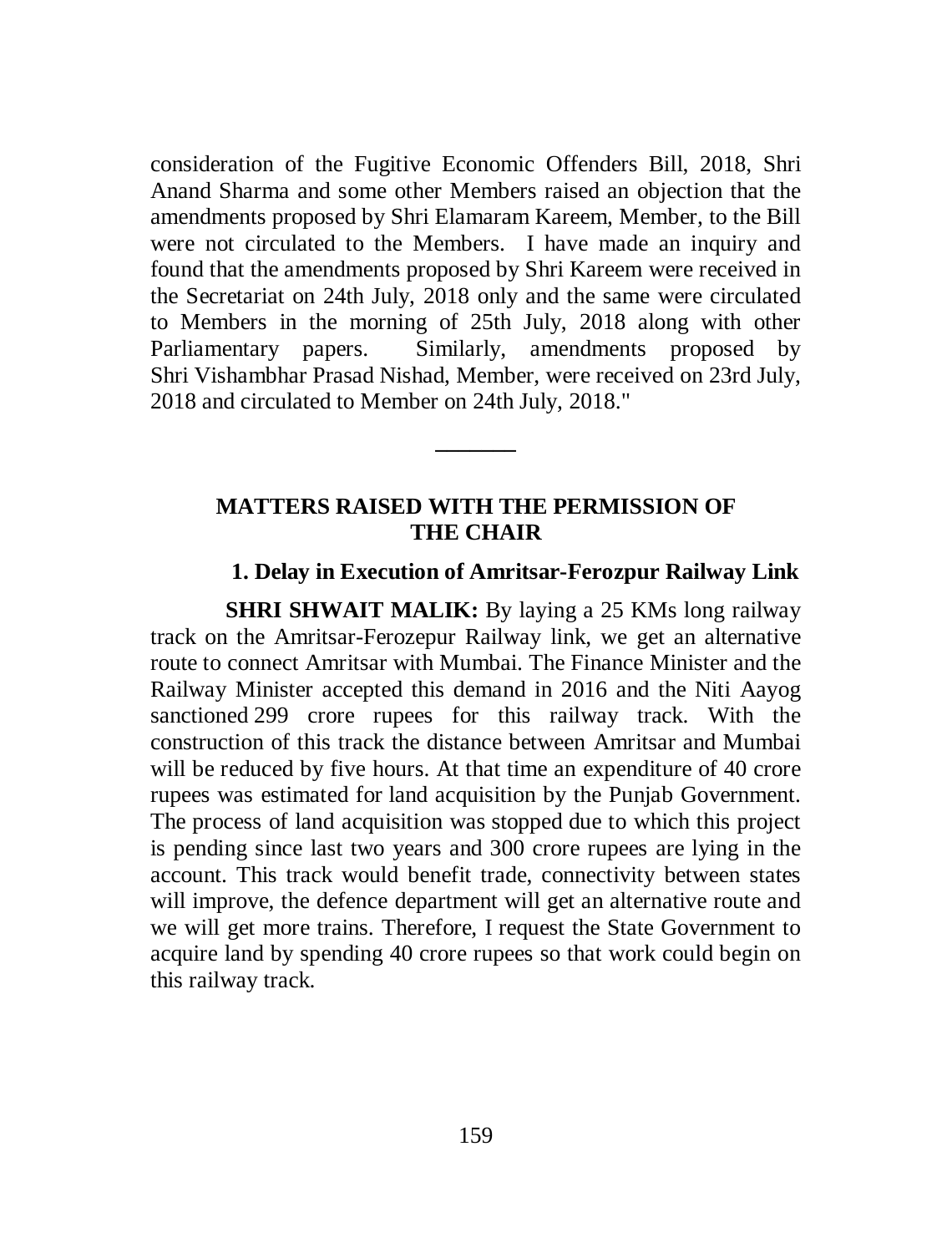## 2**. Need to Provide Flood and Drought Relief to the Affected State of Bihar**

**SHRI RAM NATH THAKUR:** The state of Bihar is in trouble this year due to lack of rains. As rainfall hasn't taken place so far sowing of paddy could not happen in the state. There is a dearth of fodder for the animals. Because of decrease in the groundwater table the pumping sets have failed. I request the Central Government to send a team to Bihar to assess the situation of drought in the state and to provide immediate relief.

*(Shri Ram Chandra Prasad Singh, Shrimati Kahkashan Perween and Prof. Manoj Kumar Jha associated.)*

## **3. Environmental Pollution in the Country**

**SHRI P. BHATTACHARYA:** This Government has introduced a Draft Coastal Regulation Zone Notification, 2018. All the fishermen in the country are in trouble. In the past only the ordinary and the small fishermen were getting the benefit, but now it has been opened for everybody. Secondly, some people are creating trouble inside and outside the coastal zone by using their huge amount of money. As a result, the small fishermen are facing problems. My demand is that the draft Coastal Regulation Zone Notification, 2018 should be withdrawn by the Government.

*(Shri Jairam Ramesh associated.)*

### 4**. Plight of Tea Garden Workers in West Bengal**

**MS. DOLA SEN:** There are 2.72 lakh workers in Bengal's tea gardens and eight lakh dependants living in the tea gardens. The West Bengal Government is committed to ensuring the welfare of tea garden workers. Presently the number of closed tea gardens is only five whereas in the past it used to be 40-60. Out of these five closed tea gardens, case of three gardens are sub-judice and in case of the remaining two tea gardens, discussions are going on. Tea garden owners have gone to court to declare their tea gardens as 'abandoned'. As a result, workers are suffering. The West Bengal Government is taking action against the organizations, which are not paying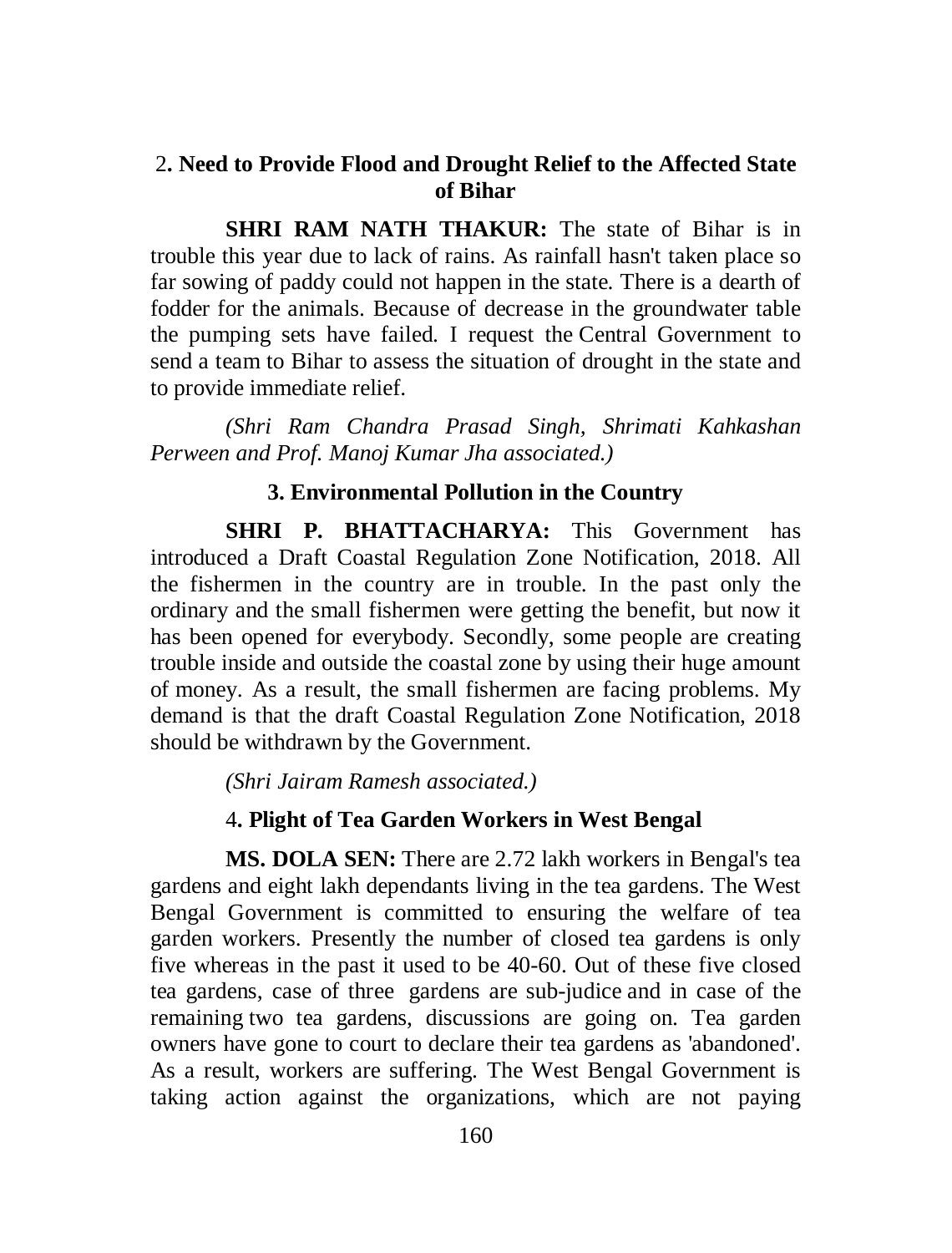Provident Fund and gratuity. The Centre has failed to fulfil its promise of taking over seven tea gardens. Tea estates in other parts of the country, such as Assam, need urgent attention of the Union Government. The Centre must work towards ensuring better working conditions for tea workers to promote the industry.

*(Shri Bhubaneswar Kalita, Shri P. Bhattacharya and Shrimati Jharna Das Baidya associated.)*

# 5**. Adverse Impact of Indigo Plantation on Soil Fertility**

**SHRI RAM CHANDRA PRASAD SINGH:** Champaran Satyagraha movement took place in Bihar. 100 years ago Champaran Agrarian Bill was passed. At that time the farmers used to be pressurised to grow Indigo due to which their economic condition had worsened. Indigo cultivation used to have an adverse impact on the land. The fertility of land was decreasing. This is why it was stopped 100 years ago. But after 100 years, a Company from Kerala has started its cultivation once again in the Sahar Block of Aara District. The Central Government should look into it that the cultivation which was stopped 100 years ago because it led to decrease in the fertility of land is being started again. I request that a study be conducted on this and its cultivation should be stopped.

*(Shri Harivansh, Shrimati Kahkashan Perween and Shri Ram Nath Thakur associated.)*

#### 6**. Food Adulteration**

**SHRI K.G. KENYE:** In the State of Nagaland, of late, there has been serious food adulteration. Food items like fish, fruits and fresh vegetables imported from the mainland to Nagaland and the other North Eastern Region have been found to be adulterated with poisonous chemicals. This has placed the health of lakhs of people of the State and the Region at stake So, we plead that the Centre orders a high level investigation to tackle this menace. We feel that there is a larger conspiracy to block the inflow of goods from the mainland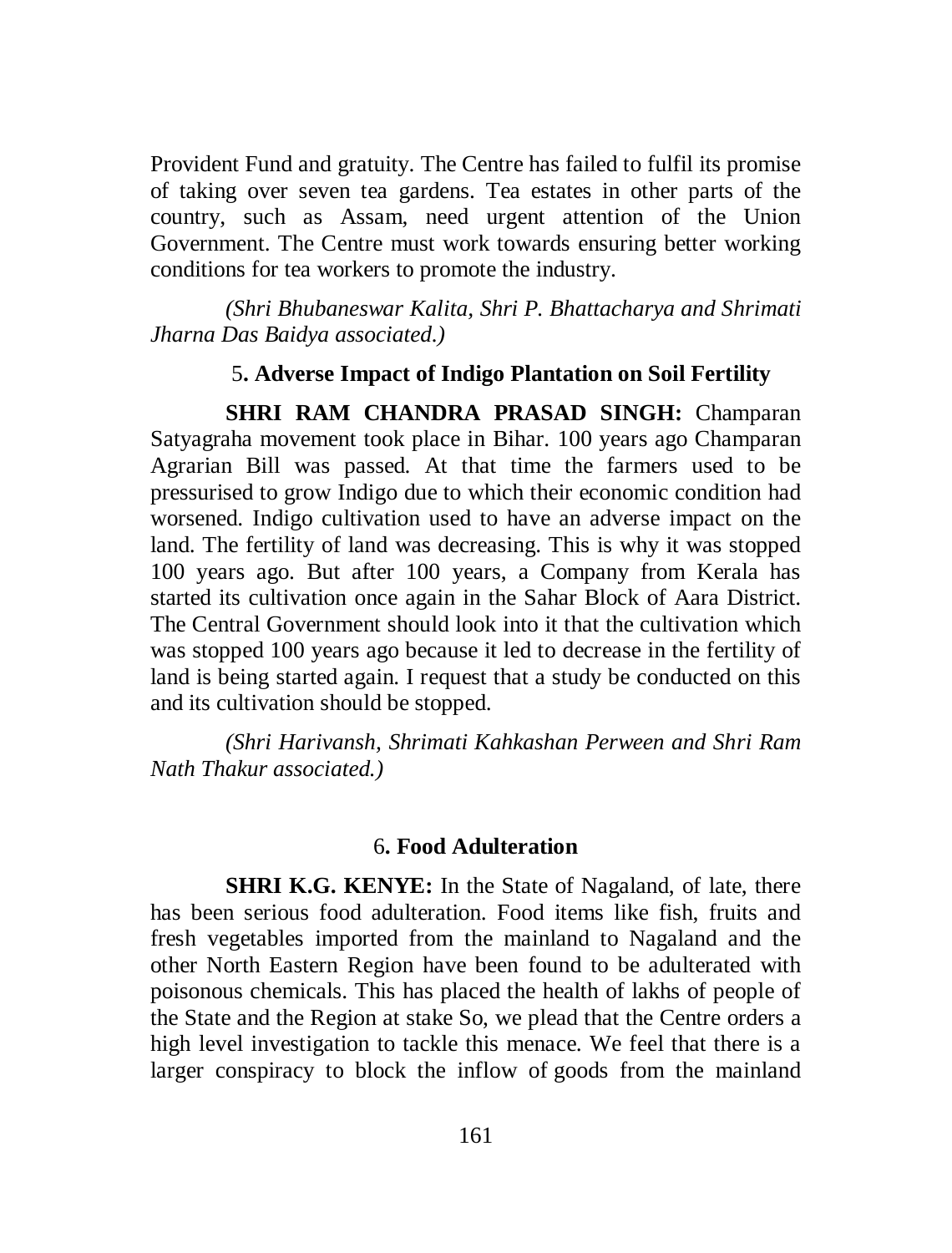and to find an entry point from the neighbouring countries through the North-Eastern part of the country.

*(Shri B.K. Hariprasad, Shri V. Vijayasai Reddy and Shri Biswajit Daimary associated.)*

## 7**. Shortage of Loco-Pilots and Assistant Loco-Pilots in Kerala**

**SHRI K. SOMAPRASAD:** I would like to draw the attention of the Government to the shortage of loco pilots in Southern Railway in Kerala. The railway safety in Kerala is in peril, and the situation warrants immediate intervention of the Railway Ministry. The shortage of loco pilots and assistant loco pilots is very acute in Trivandrum and Palakkad Divisions. More than 30 per cent posts of the total sanctioned strength of loco pilots are vacant. Due to the shortage, the present loco pilots are compelled to work for several hours continuously.The Government should instruct the railway authorities to provide adequate number of loco pilots and assistant loco pilots at the earliest.

*(Shri K.K. Ragesh associated.)*

# 8**. Increasing Menace of Elephants in Surguja District of Chhattisgarh**

**SHRI RAM VICHAR NETAM:** People in many states of the country including Chhattisgarh are affected by the menace of elephants. So far more than two hundred people have lost their lives due to this and thousands of hectares of crop has been destroyed. As per Government system two lakh rupees are granted on the death of a person. In today's time this is not sufficient. This is why this amount of compensation should be increased. Earlier the menace of elephants did not exist in Chhattisgarh, but in the past few years people remain troubled because of elephants throughout the year. I want to request that there should be proper arrangement for the districts affected by the elephants.

*(Shrimati Chhaya Verma and Shri Harivansh associated.)*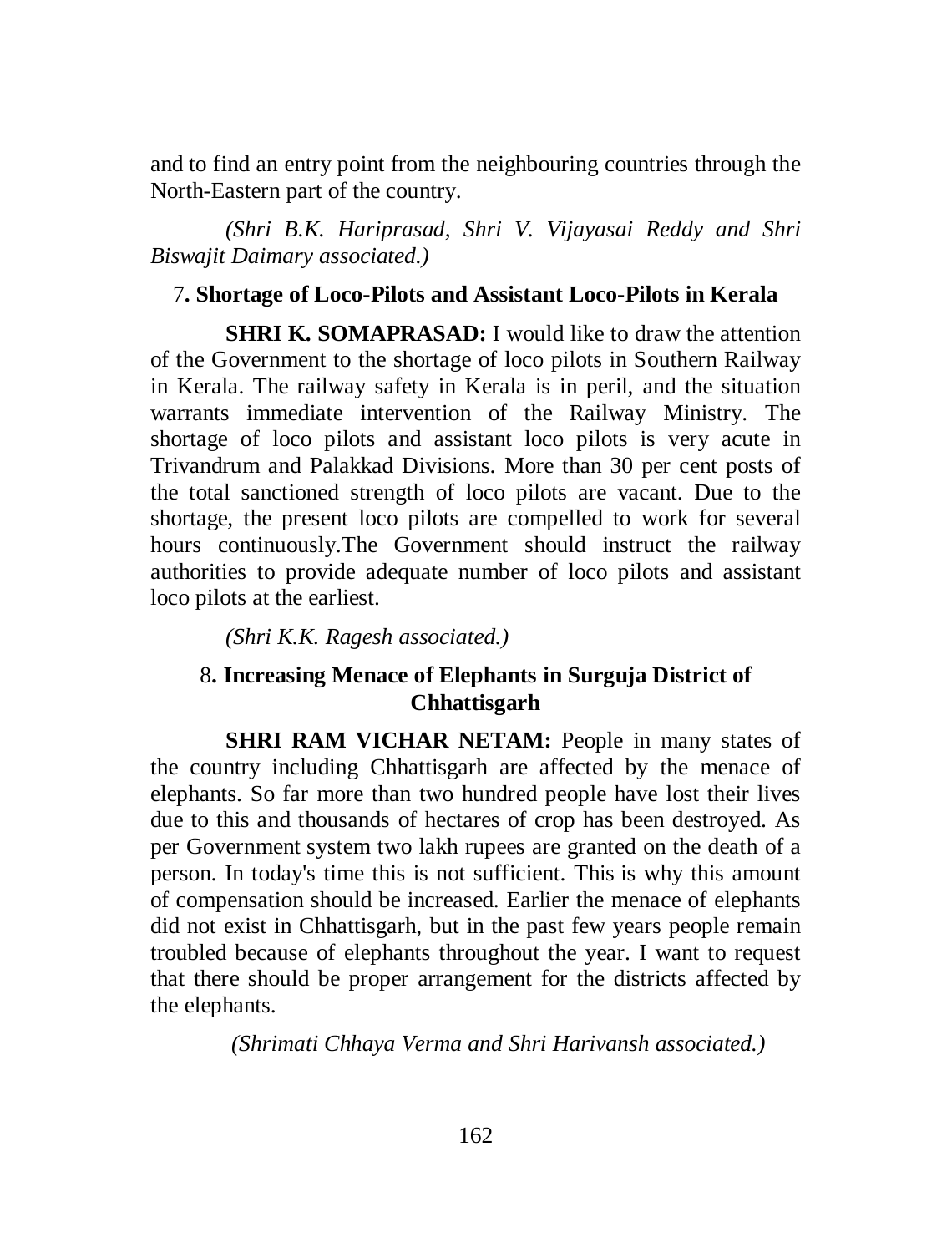## **9. Need to Grant S.C. Status for** *Dhangar* **Community in Maharashtra**

**DR. VIKAS MAHATME:** The issue of 'Dhangar' has been continuing since the last 70 years, but it has not been resolved so far. 'Dangar' has been given the reservation of Scheduled Tribes in the Constitution of India, but in Maharashtra while writing this in Hindi it has been written as 'Dhangar' instead of 'Dangar'. There is no person of Dangar Tribe in Maharashtra, then how can this tribe get reservation in Maharashtra? This reservation has been given only to the Dhangar tribes, but even today the Dhangar community is deprived of SC/ST reservation. I wish to request the Government that they should get a recommendation letter from the State Government at the earliest and this work should be done so that the Dhangar community could reap the benefit of reservation.

*(Shri Husain Dalwai, Shri Vinay Dinu Tendulkar and Shri Mahesh Poddar associated.)*

# **10. Need to Increase Minimum Working Age of Young Girls from 14 Years to 18 Years**

**SHRIMATI JHARNA DAS BAIDYA :** I would like to draw the attention of the House to the scheme that adolescent girls in the age group of 11-18 years can improve their social status through nutrition, life skills, home skills and vocational training. Adolescence is a significant period for mental, emotional and psychological development. We should try to solve their health problems first and then try to give them training. This scheme would promote child labour and exploitation of children below the age of 14 years. I would request the Government to increase the age of girls who can work to 18 years.

*(Shri K.K. Ragesh, Shri K. Somaprasad, Shri Sanjay Singh and Shri Narain Dass Gupta associated.)*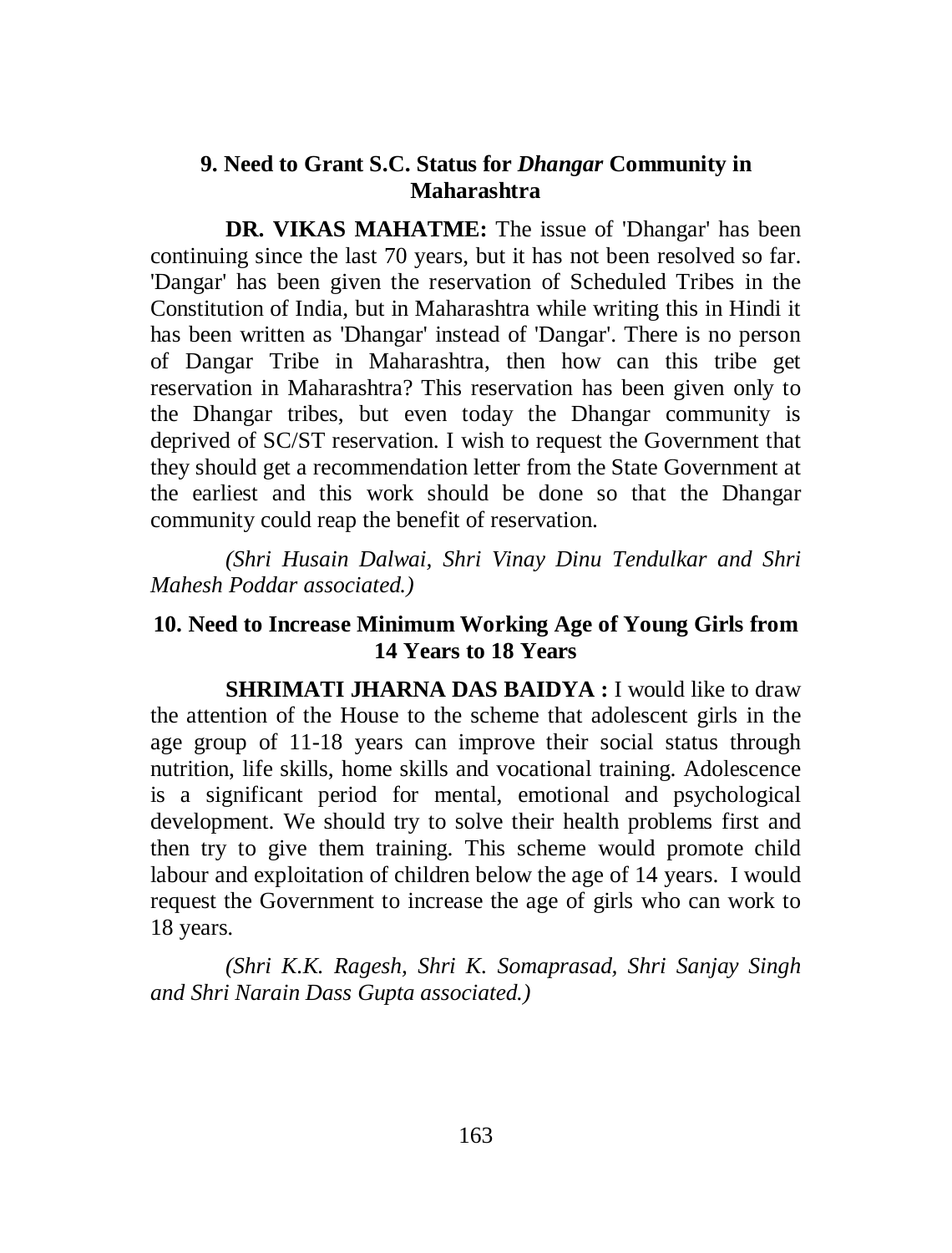## **11. Satellite Cities and their problems**

**DR. VINAY P. SAHASRABUDDHE:** I want to put forth a new point before the House regarding the civic administration. Today the country is facing a grave problem of satellite cities. Major satellites cities are coming up around Mumbai, Delhi, Kolkata and Guwahati, etc. While coming to Mumbai from any direction one has to travel through 2 to 3 such cities. In a way these satellite cities render service to Mumbai. In order to resolve the problems of transport, pollution, garbage management, housing and natural resources management a separate policy is required to be put in place.These cities are also known as dormitory cities and because of this people do not develop sense of belongingness to these cities. NITI Ayog take cognizance of these developing cities and undertake study as to whether these cities can be granted any special status. These cities are of special class and we have to look at their urban problems with a special view. An interministrial task force consisting of Railways, Road Transports, Urban Developments and Housing Ministries should undertake a study regarding these problems and government should accordingly adopt a new policy.

*(Shri Narayan Lal Panchariya and Shri Husain Dalwai associated.)*

### **12. Drinking Water Crisis in Country**

**SHRI BHUPENDER YADAV:** Water Management is a subject of crisis faced by all of us. Recently NITI Ayog has brought out a Composite Water Management Index report. As per the report of National Commission for Integrated Water Resource Development of the Ministry of Water Resources, in the scenario of higher use the likely requirement of water by 2050 would be 1180 BCM. Whereas at present only 695 BCM water is available and today approximate demand of total availability of water is less than 1137 BCM in the country. This is a matter of grave concern for us. Keeping in view the seriousness of this crisis a nationwide initiative should be taken in the light of the report of the NITI Ayog brought out with the spirit of Cooperative and Competitive Federalism. 20 to 30 percent of agriculture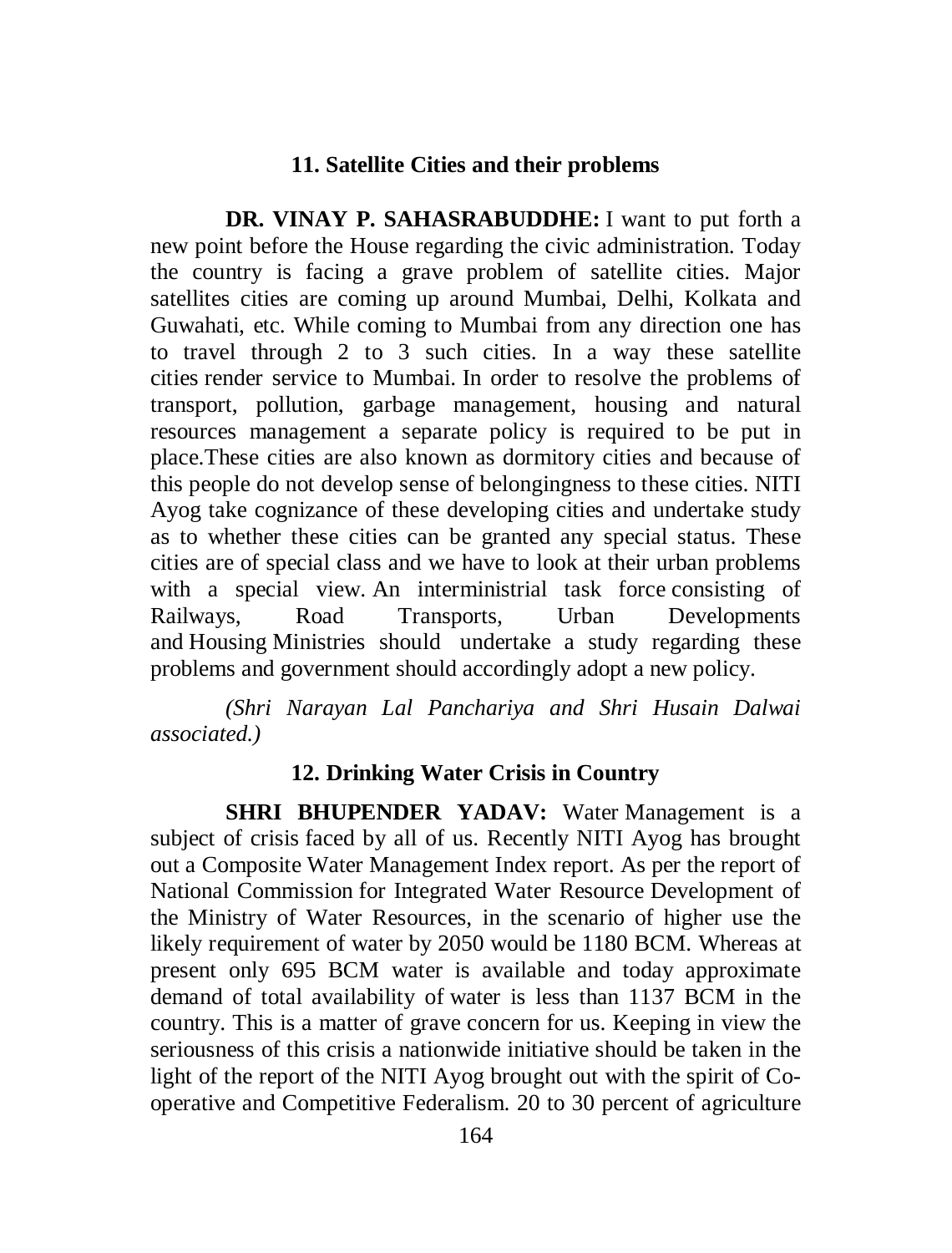production comes from the States of North India and the depleting ground water table may cause crisis of food security in the entire nation. Therefore, there is a need to intervene in this matter and formulate and implement an appropriate strategy for effective conservation of this. A co-ordination has to be developed among agriculture, water and urban management and the availability of water resources has to be ensured keeping in view the report of NITI Ayog, for future.

### *(Several hon'ble Members associated.)*

## **13. Strike declared by All India Motor Transport Congress**

**PROF. M.V. RAJEEV GOWDA:** There is a truckers' strike going on in the country and this is a matter of great concern because this is slowing down the economy, affecting multiple sectors, including the consumers. The truckers' main demands are that issues related to passage of goods between the States is being slowed down by an E-Way Bill which is not being implemented properly. The truckers' industry has already met the Ministers concerned but they are not satisfied with the response of the Ministers. I urge the Government and the Ministers concerned to be more pro-active in responding to the truckers' strike. This is not a stage of the economy where we can afford any slow down. So, please consider the challenges introduced by the implementation of E-Way Bills and provide remedy and ensure that the strike can be called off.

*(Several hon'ble Members associated.)*

## **14. Rehabilitation of Farmers Affected by Land Acquisition for Lara Power Project in Chhattisgarh**

**SHRIMATI CHHAYA VERMA:** NTPC is setting up a Lara Super Project at Lara-Pusaur in district Raigarh in Chhattisgarh. A large scale acquisition of land of the farmers was done for this purpose. In this process of acquisition gross violation of the Land Acquisition Act was noticed. The state government is imposing its own rehabilitation policy on the affected persons. The farmers are also not getting employment. Their grievances are not being heard. This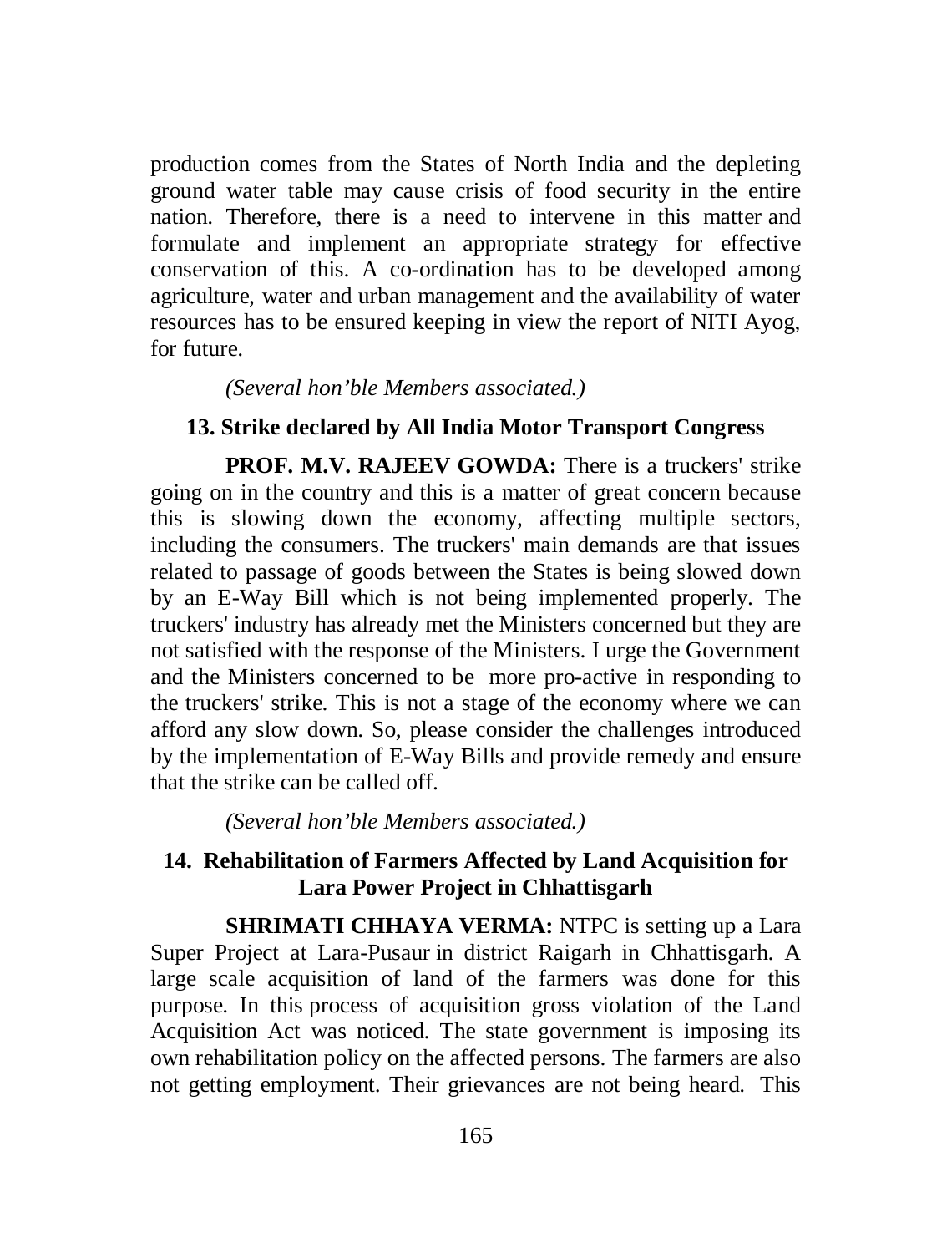issue has been continuing since 2007. Chhattisgarh is most naxalite affected state. It is feared that the farmers may take recourse to some illegal means. I demand that NTPC should pay the suitable amount to the farmers for their land and give them employment with in this plant.

*(Shri Pratap Keshari Deb, Shrimati Jharna Das Baidya and Shri Anubhav Mohanty associated.)*

# **\_\_\_\_\_\_\_ SPECIAL MENTIONS**

# **I. Demand to take action against the Industrial Units and Urban Authorities in Punjab responsible for allowing Polluted Water to flow in the Harike Barrage which is main source of Water Supply to Rajasthan**

**SHRI NARAYAN LAL PANCHARIYA:** Rajasthan receives its share of water of Rabi, Beas and Sutlej rivers from downstream of Harike Barrage. Urban and industrial waste in state of Punjab is eventually flown from Sutlej river to the Harike Barrage. Rajasthan receives water particularly from Rajasthan feeder and Ferozpur feeder is a joint canal of Punjab and Rajasthan, through which the water is supplied to Ganganagar district of Rajasthan. The quality of water supplied from Harike Barrage to Rajasthan is highly polluted. Rajasthan government has made several request to Punjab government in this regard. On examination of the quality of water at Ferozpur feeder, the pollutants found there were far exceeding the standards laid down by the BIS. I urge the central government and CPCB to take action against the industrial units and urban authorities of Punjab responsible for polluting water being supplied to Rajasthan so that the supply of potable water to the people of Rajasthan could be ensured.

*(Sardar Balwinder Singh Bhunder and Shri Ramkumar Verma associated.)*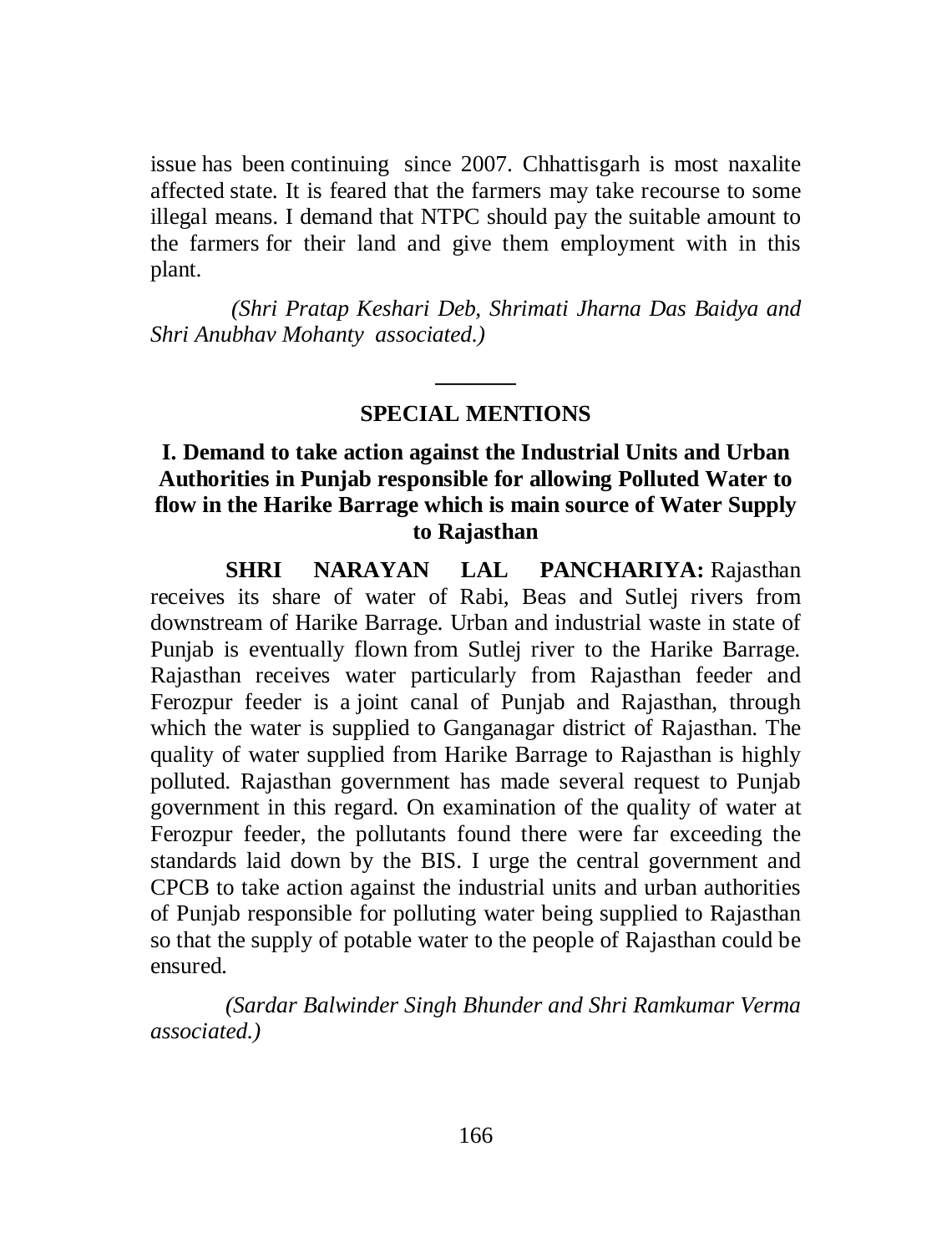# **II. Demand to get completed the pending Railway Projects in Tribal Areas of Gujarat and providing necessary Financial Resources for that purpose**

**SHRI RATHWA NARANBHAI JEMLABHAI:** I want to draw the attention of government that all the railway projects in Gujarat are running very late. No work is being undertaken regarding Vadodara to Indore via Chhota Udaipur and Alirajpur Broad Gauge Line and sleeper factory in Jhabua, Madhya Pradesh located adjacent to Gujarat. Neither necessary financial resources are being allocated by central government for these projects. This railway project is to be executed in the tribal dominated regions of Gujarat and Madhya Pradesh and thereby ensuring the socio-economic development of the tribal regions. The Bullet Train project is in doldrums and people of Gujarat are not willing to part with their land for acquisition. I urge upon the government that pending railway projects in tribal dominated areas of Gujarat should be got completed on priority and necessary financial resources should be made available for the same.

## **III. Demand to Recruit The Siksha Mitras on the Post of Assistant Teachers in Uttar Pradesh**

**SHRI SANJAY SINGH:** I want to draw the attention of Central Government towards the plight of Shiksha Mitras of Uttar Pradesh. During the last one year, about 700 Shiksha Mitras have committed suicide due to poverty and depression. Shiksha Mitras have lost their case in Supreme Court on the grounds of some technical flaws. However, the Central Government can reinstate them by making certain amendments with regard to these technical flaws and by providing training to them. I wish to ask the Central as well as Government of Uttar Pradesh that by when they will reinstate these Shiksha Mitras on the post of Assistant Teacher by enacting a law in the Parliament? Shiksha Mitras in UP as well as Uttrakhand were appointed on the basis of a common G.O. Shiksha Mitras in UP have been demoted while they are working on the post of Assistant Teachers in Uttrakhand. I want to request the Government to resolve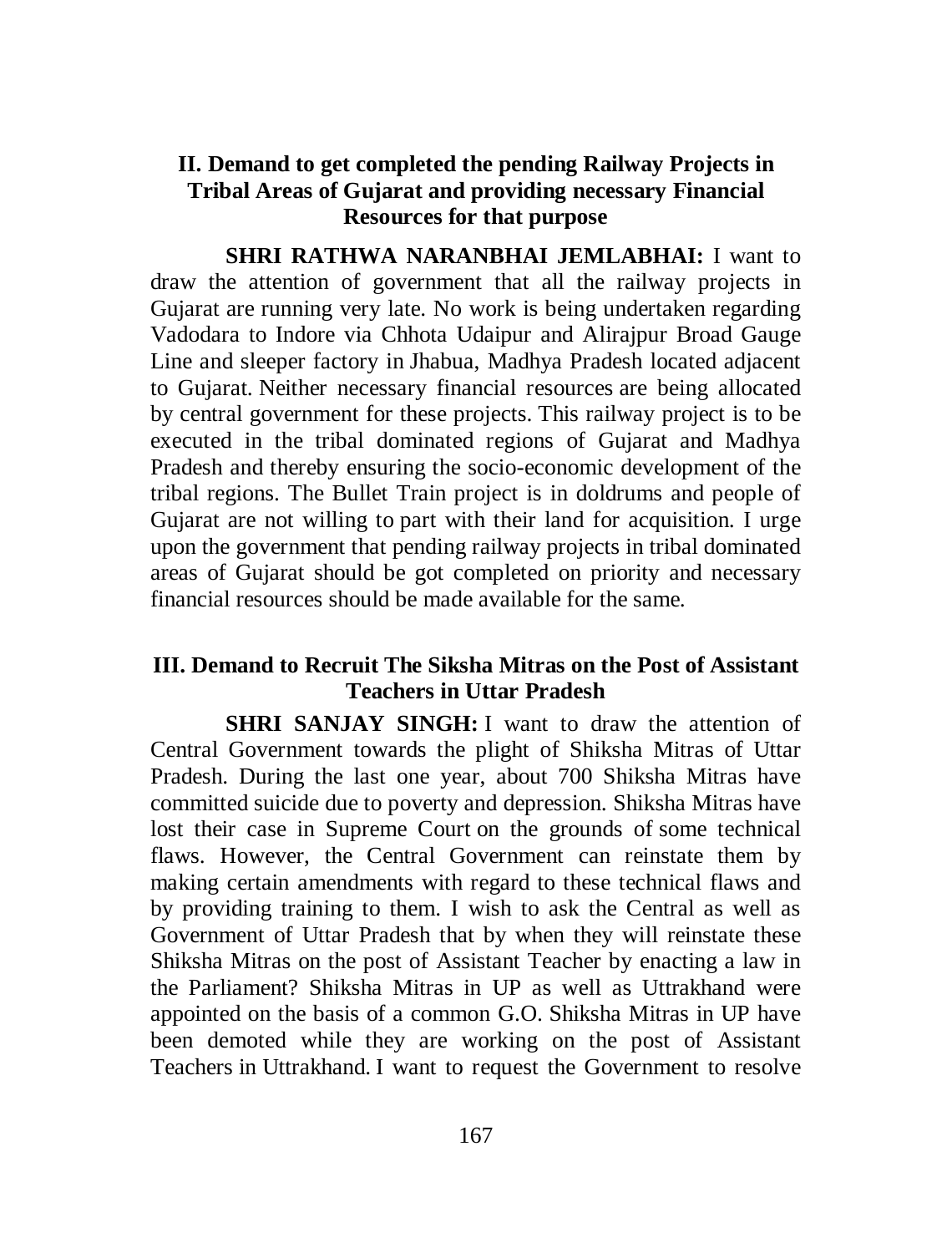the socio-economic challenges being faced by Shiksha Mitras of UP and provide compensation to the families of deceased Shiksha Mitras.

*(Several hon'ble Members associated.)*

## **IV Demand for the Establishment of Permanent Bench of Odisha High Court in Western Odisha**

**SHRI PRASANNA ACHARYA:** The people of western Odisha are persistently demanding since 1959 for establishment of a bench of the High Court. The eleven districts of Odisha, which define the area of western Odisha, are mostly populated by SC/ST and OBC community, speaking a different dialect, who can ill- afford to approach the High Court for justice. Parliament has the exclusive power to legislate in the matter of establishment of permanent bench of High Court. In the year 1976, permanent bench of Patna High Court was established at Ranchi by an Act of Parliament. The Chief Minister of Odisha has recommended establishment of permanent benches of the High Court in western and southern Odisha with the commitment to provide required funds and other infrastructural facilities. The provisions of the State Reorganization Act, 1956, pertaining to establishment of High Court bench, will not be applicable. I would, therefore, urge upon the Union Government to initiate steps immediately for setting up of permanent bench of High Court.

*(Shri Ranjib Biswal and Shri Pratap Keshari Deb associated.)*

# **V. Demand to Upgrading ESIC Hospital in Tirunelveli in Tamil Nadu to Hundred-Bedded Hospital and Filling up the Vacancies in it on War Footing**

**SHRIMATI VIJILA SATHYANANTH:** The ESIC Hospital at Vannarpettai in Tirunelveli, Tamil Nadu, is very important for the large labour community in the districts of Tirunelveli, Kanyakumari and Thoothukudi with total beneficiaries of about eight lakh people. The next nearest model hospital is located about 650 kms. away at Chennai. This 50 bedded hospital need to be upgraded to 100-bedded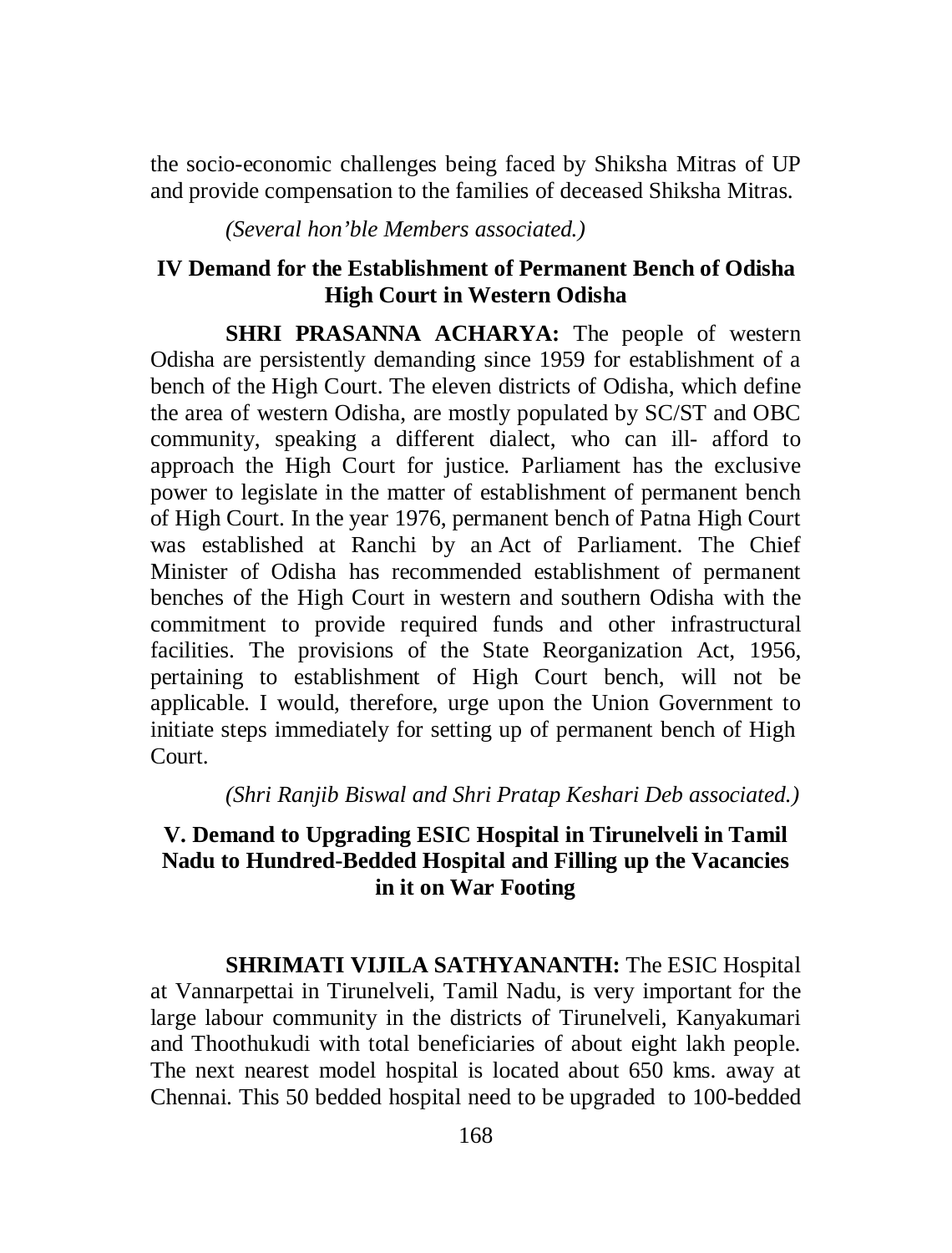hospital. only five specialist doctors are there against sanctioned strength of 13. In the case of general medical officers, Out of the sanctioned strength of twenty six, only sixteen medical officers are there and six of them are on study leave, and one other doctor is on unauthorized leave the strength is reduced, with just nine medical officers on duty. Ten posts of senior residents , and ten posts of nursing staff are also vacant. This is a big injustice to the large labour population as they solely depend on this hospital for their healthcare and medical treatment. I urge the Government to take necessary steps to upgrade the Hospital and fill up the vacancies on war -footing.

*(Shri T.K. Rangarajan, Shri D. Raja, Ms. Dola Sen and Shri Majeed Memon associated.)*

# **VI. Demand to Immediate Release Outstanding Amount of Honourarium of Workers Engaged in Saakshar Bharat Programme**

**SHRI P.L. PUNIA:** A large number of workers are engaged in execution of work related to BLO, certification of Ration Cards, Widow/Old age/disability pension/census and opening of bank accounts under JanDhan yojna under **the** Saakshar Bharat Programme. They are paid two thousand rupees per month. These workers are working without payment of any honorarium for the last 33 months under this programme. The associations various workers unions have threatened to commit suicide if they are not paid their honorarium immediately. Unfortunately the Government is not making any efforts to meet their demand. These workers through their unions have prayed for redressal of their grievances to the Union Ministers from Uttar Pradesh, Ministers of HRD, Education, Home Affairs and Hon'ble Prime Minister and the President of India but till date they have not got any relief. I urge upon the Government to immediately issue directions keeping in view the interest of these low paid workers for payment of their honorarium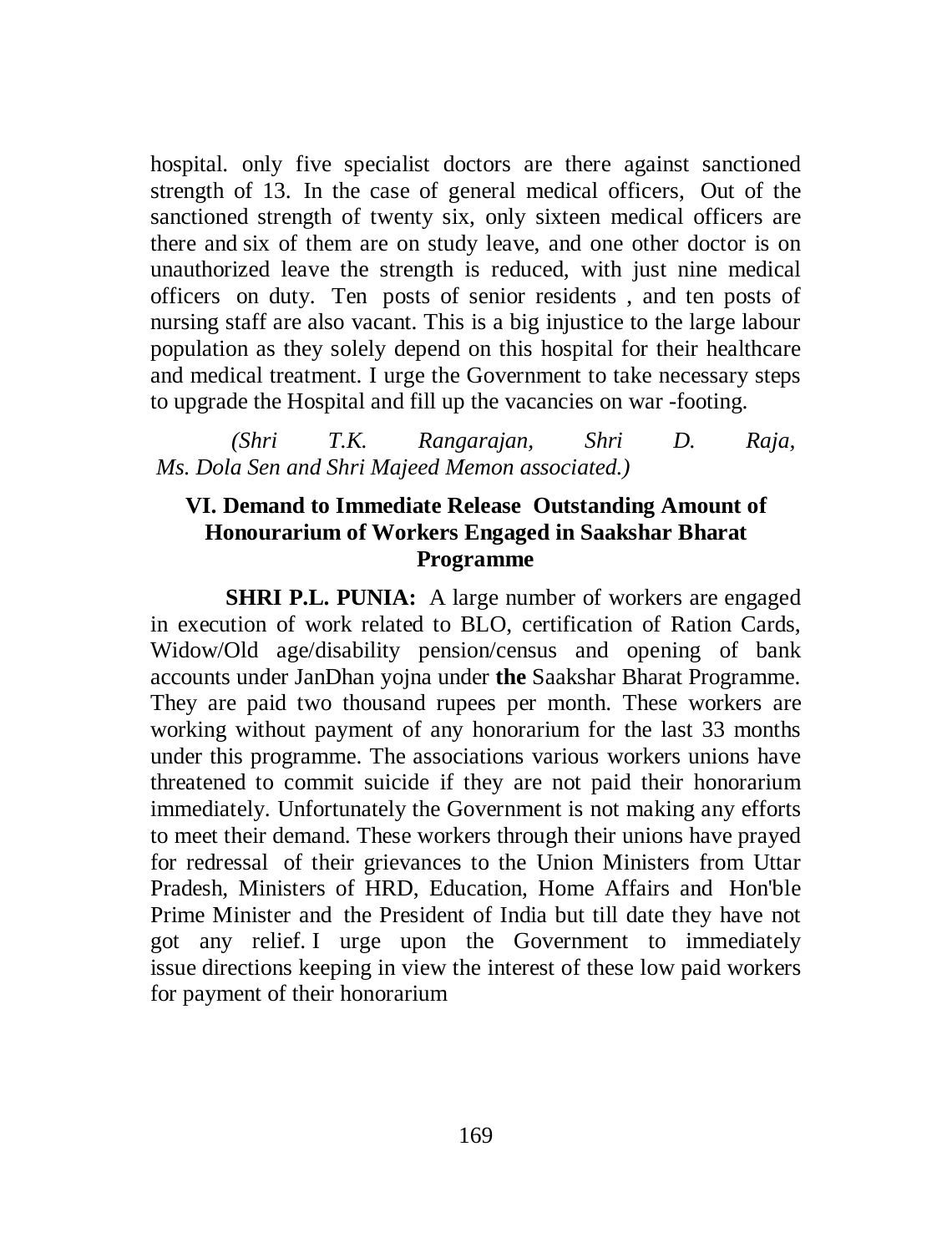## **VII. Demand to Protect River Ganga and its Origin Place, the Himalayas from Destruction Due to Global Warming and Manmade Activities**

**SHRI REWATI RAMAN SINGH:** The Himalayas the origin place of Ganga ensures the food security of 60 crore people. Its eco system services are invaluable for mankind. Millions of flora and fauna and the wild life are also dependent of this. Today the Ganga and the Himalayas both are facing increasing crises. This crises is increasing because of the global warming and manmade activities . No policy has been formulated with regard to building of dams, urbanization and deforestation despite the disaster of June, 2013. NITI Ayog has expressed its deep concern over 60 percent of water resources of Himalayas being on the brink of drying and considered lack of a proper policy and irregulated exploitation of water being responsible for this. Therefore it is very necessary to have discussion on the serious environmental crises emanated due to commercial exploitation, so that the policy decisions are made in accordance with the carrying capacity of Himalayan Valleys.

*(Shri Javed Ali Khan, Shri Vishambhar Prasad Nishad and Shri Sanjay Seth associated.)*

# **VIII.Demand to Re-Name the Azamgarh Railway Station after the Name of the Great Urdu Poet Kaifi Azmi**

**CH. SUKHRAM SINGH YADAV:** The Mughal Sarai Railway Station of Uttar Pradesh has been re-named after Deen Dayal Upadhayay. There have been many great personalities in the country at various places who have contributed significantly to the society. In view of the contributions of these great personalities the names of railway stations in the country should be re-named after them. In continuation of the same the people of Azamgarh and I demand that Azamgarh railway station should be named after the famous Urdu poet Kaifi Azmi.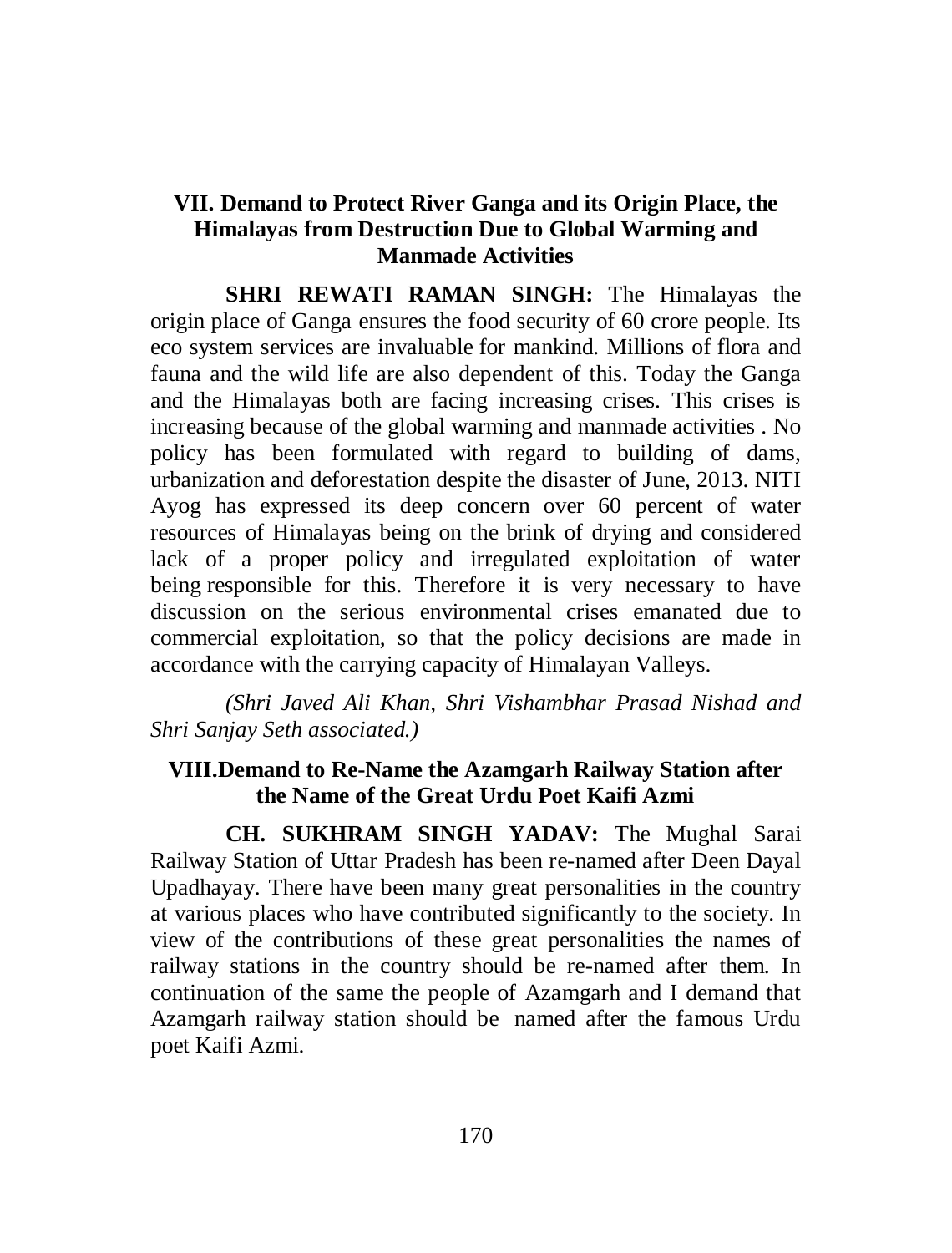## **IX. Demand for Enforcement of Rights of Transgenders**

**PROF. M.V. RAJEEV GOWDA:** Homophobia manifests in the form of discrimination, bigotry and humiliation at public places and even in personal conversations. It is deep-rooted in cultural and social biases. Our House took the lead in passing a private Member's Bill, the Right to Transgenders Bill, 2014 .In spite of this, we see continuing incidents of mental harassment at the workplace or social discrimination in public life. Recently, the first transgender to secure a reputed job at a multinational company in Kerala, had to shuttle between hotels for weeks, as she was not able to rent an apartment because she was not a 'preferable' tenant. There are newspaper reports about Air India denying a cabin crew job to a trans person. In the Kochi Metro, 12 out of 23 transgenders have quit their jobs. Most public offices do not provide for a gender option other than male and female in application forms. I urge the Government to enforce in spirit the Bill by setting up grievance councils for transgenders at workplaces and ensuring that application forms across the country are suitably modified to accommodate them.

*(Shri Tiruchi Siva, Shri D. Raja, Shri R.S. Bharathi, Shri P.L. Punia and Prof. Manoj Kumar Jha associated.)*

# **CALLING ATTENTION TO A MATTER OF URGENT PUBLIC IMPORTANCE**

**\_\_\_\_\_\_\_**

## **The Misuse of Social Media Platforms to Spread Rumours and Fake News Leading to Rising Incidents of Violence and Lynching in the Country**

**SHRI V. MURALEEDHARAN:** I call the attention of the Minister of Law and Justice and the Minister of Electronics and Information Technology to the misuse of social media platforms to spread rumours and fake news leading to rising incidents of violence and lynching in the country. Digital India is one of the prime mottos of the Government of India. E-Governance, through which the citizens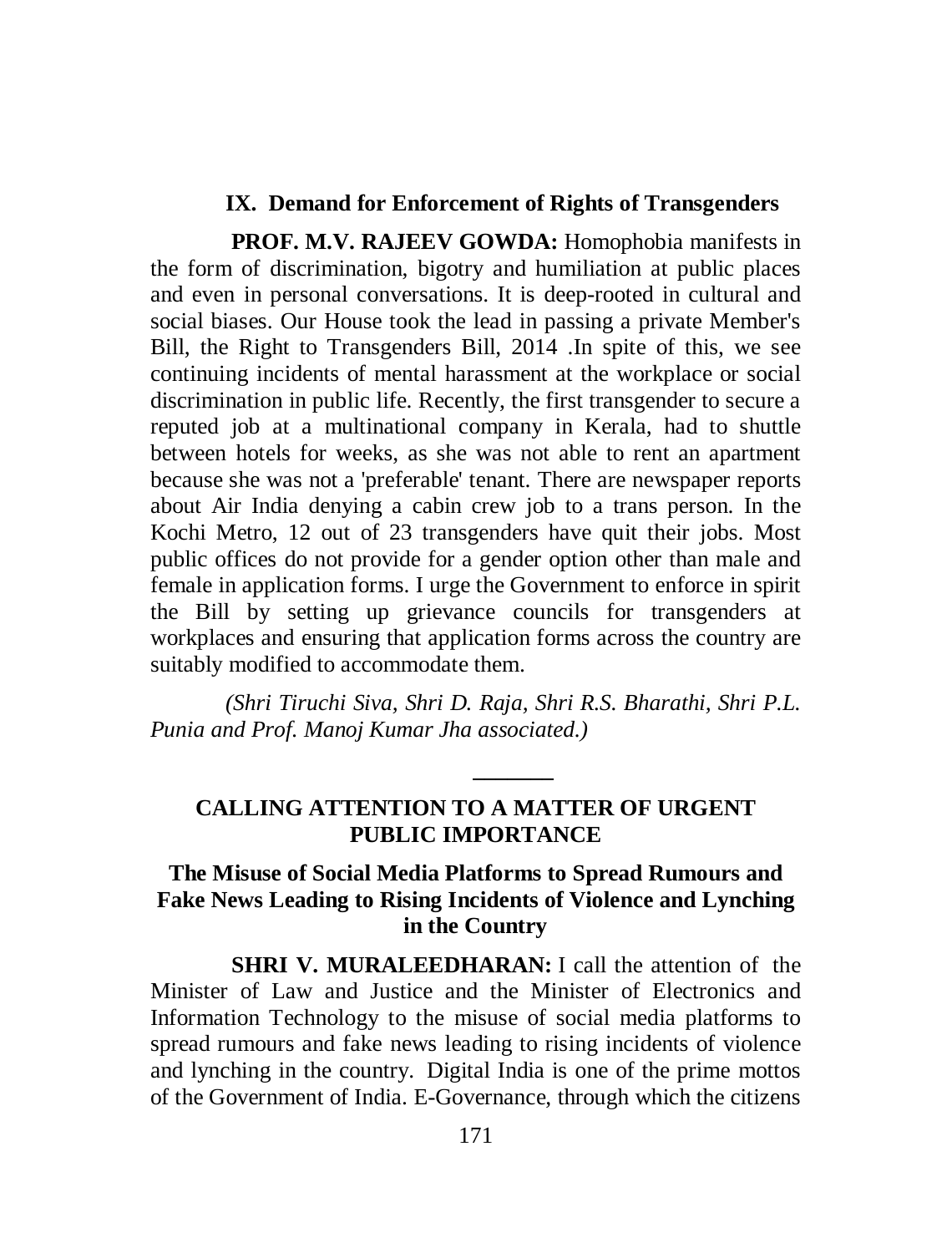get services on demand, and digital empowerment of the citizen are the main mottos of the Government. But, at the same time, I would like to put on record that the social media is, on the one hand, utilised for the betterment of the citizens of the country whether it is the Railway use or for the safety of those who are in a precarious condition in foreign lands. But, on the other hand, there are forces in the country which are bent upon creating unrest and violence in the country. Rumours are being spread, unauthenticated news is being spread. Even such information which are far from truth are being spread. On 16th April, Kerala witnessed a hartal of bandh. Thousands of youths sprang to the streets of Kerala armed with weapons and they were obstructing the peace loving common people of the society. This was not done by any organisation, this was not done on the basis of any verified information, there was no reason for such an incident to happen, and, of course, the Government was caught unaware, and, ultimately those who suffered, they were the common people of the society. There are incidents reported from various parts of the country wherein some information, some news, some rumour is spread by some irresponsible people on the one hand, and, on the other hand, the sinister designs of some people have led to large scale violence. There are also instances of social media being utilised or used deliberately to defame the political opponents. They use such fake news to spread rumours. So, this is not an issue of political one-upmanship, every political party needs to adhere to the rules of the country.

**THE MINISTER OF LAW AND JUSTICE AND THE MINISTER OF ELECTRONICS AND INFORMATION TECHNOLOGY (SHRI RAVI SHANKAR PRASAD):** I rise to make a statement on Misuse of Social Media Platforms and propagation of fake news causing unrest and violence. Honorable Members of Parliament Shri Bhubneshwar Kalita,, Shri V. Muraleedharan, Shri Mahesh Poddar, Shri Rajeev Chandrashekhar, Prof Manoj Kumar Jha and Ms Saroj Pandey have given a notice regarding calling attention motion that *inter alia* seeks to draw attention to the problem of "Misuse of Social Media Platforms to spread rumours and fake news leading to rising incidents of violence and lynching in the country".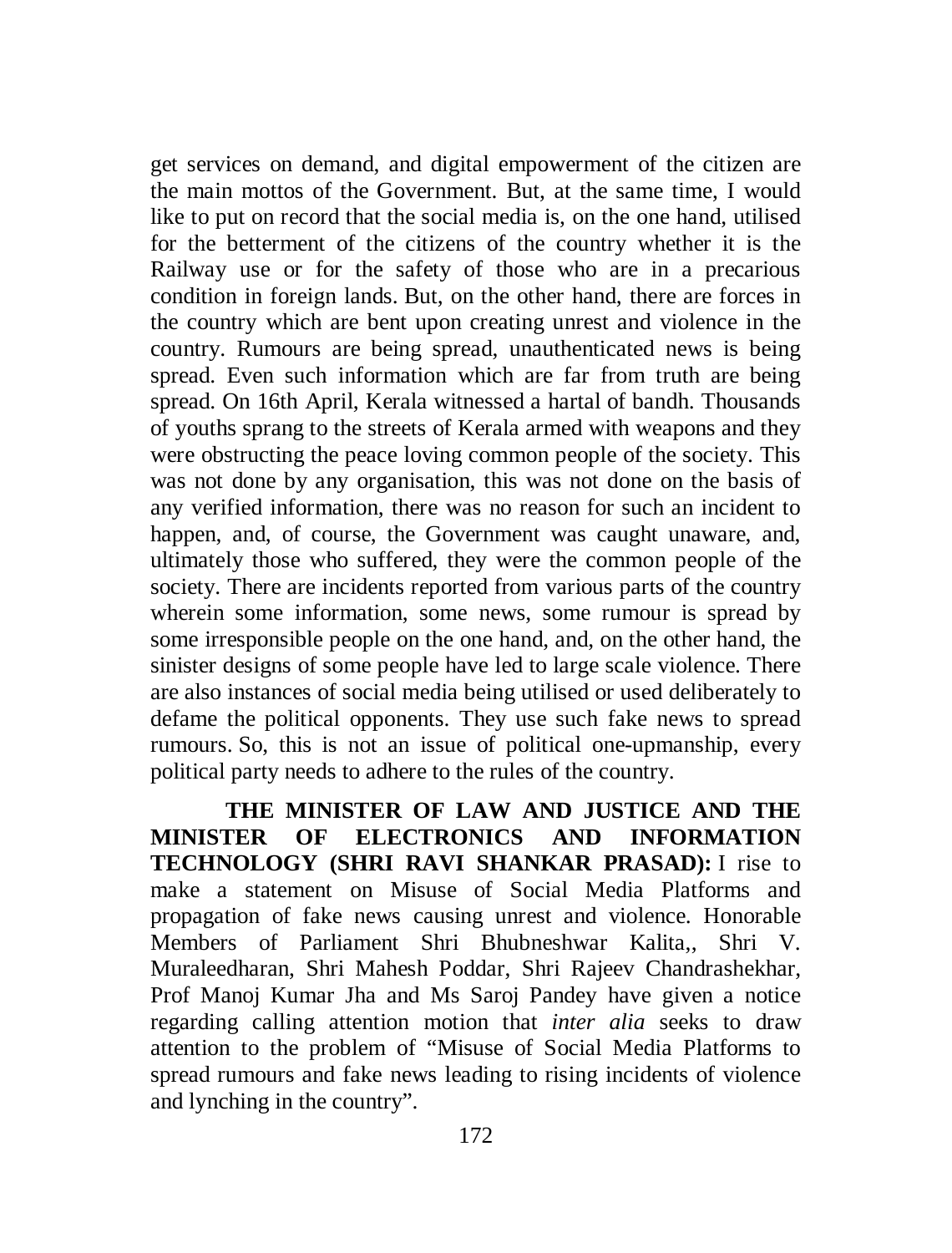## **Nature of Cyberspace**

The issue raised by my colleagues is extremely relevant. It is important to appreciate the nature of cyberspace and its present status in the country for a comprehensive view in this matter. Cyberspace has distinct and unique characteristics as compared to physical space. It is virtual, borderless and offers anonymity to an extent. As a result, cyber-attacks can be launched from anywhere in the world with limited possibility of trace back and positive attribution. Once anybody is on internet he can access any system on internet spread across the globe from anywhere. The cyber space offers virtual environment where anyone can hide his identity on the network and create a pseudo name or can acquire some other identity. The security of the computer infrastructure acquires greater importance under these conditions.

With widespread proliferation of new technologies like social media and mobile apps, etc. there are some miscreants who are misusing these technologies for committing cybercrimes. Such behaviour is facilitated by virtual and borderless nature of cyber space, where anyone can open account in any name including fake name from any part of the world. Most social networking sites do not conduct background information check and their servers are located abroad.

## **Social Media Platforms**

Social media platforms have become the most prominent media to facilitate interactions. They have led to growth of digital medium. Popular social media platforms are Facebook, Twitter, LinkedIn, Instagram, Youtube, WhatsApp etc. Any user can post any content (text, image, video, speech, etc.) from anywhere on social media platform. Typically users of these platforms are identified by the profiles they create. Users are required to provide certain amount of personal information to facilitate connections. These sites facilitate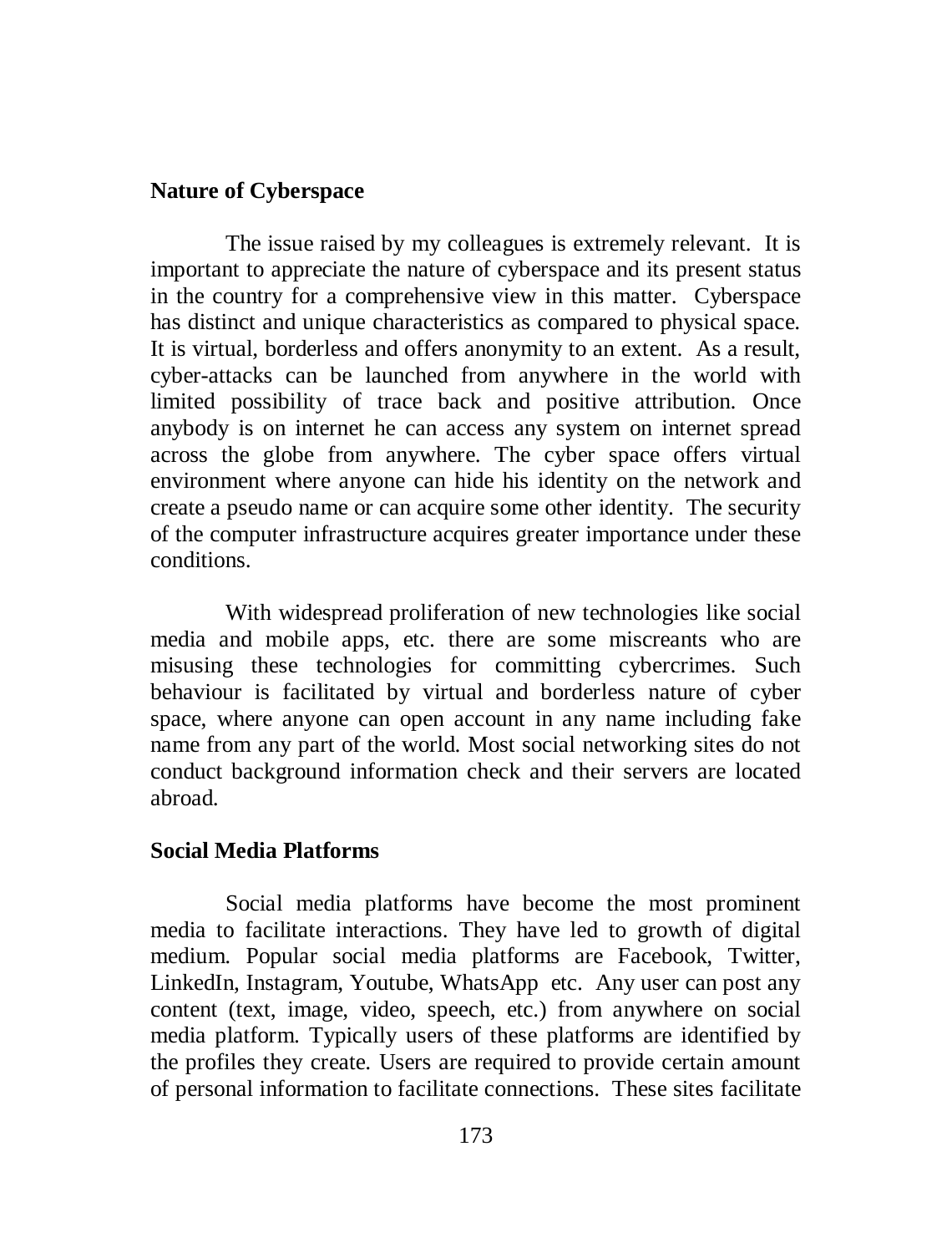communication between users by means such as fora, chat rooms, blogs, tweets, email, instant messenger etc. In addition several customized features and applications are provided on these websites to share information, photos, audio and video files.

India is today emerging as a big digital power with a proactive people-centric program of creating digital infrastructure focusing on digital delivery of services and thereby digital empowerment leading to digital inclusion where every common man is enjoying benefits of digital governance. With a strong base of 118 crore mobile phones, about 122 crore Aadhaar numbers and 32 crore Jan Dhan accounts being opened, new milestones in digital delivery of various benefits to the citizens have been created. Riding on this Jan-dhan, Aadhaar, Mobile (JAM) Trinity, the implementation of various welfare schemes have been streamlined where by fictitious duplicate claimants have been identified and weeded out resulting in savings of over rupees 90, 000 crores as a result of such direct benefit transfer to the citizens. Initiatives like e- hospital, Jeevan Pramanan, e-scholarships, e- soil health cards, digital payments, digital locker, cloud services and Umang app wherein the citizen can avail the services of over 1,200 schemes of Central or State Governments in the palms of ordinary Indians, empowering the citizens in pursuit of digital inclusion.

India is also a globally recognised IT power where Indian IT companies have displayed their potential on the Global stage and have brought great respect to India. Of late, India is becoming a big centre of the startup movement. The digital literacy scheme namely PMG DISHA that seeks to empower over 6 crore Indians is showing great results. Today innovation, entrepreneurship and inclination of ordinary Indians to improve the fruits of technology are being appreciated globally. The government is taking initiatives so that in a few years India could become a 1 trillion dollar digital economy.

Of late India has also become an important country where social media platforms have spread their wings. The spread of social media has also in its own way contributed to awareness, connectivity, education, community self-help, information and updates, and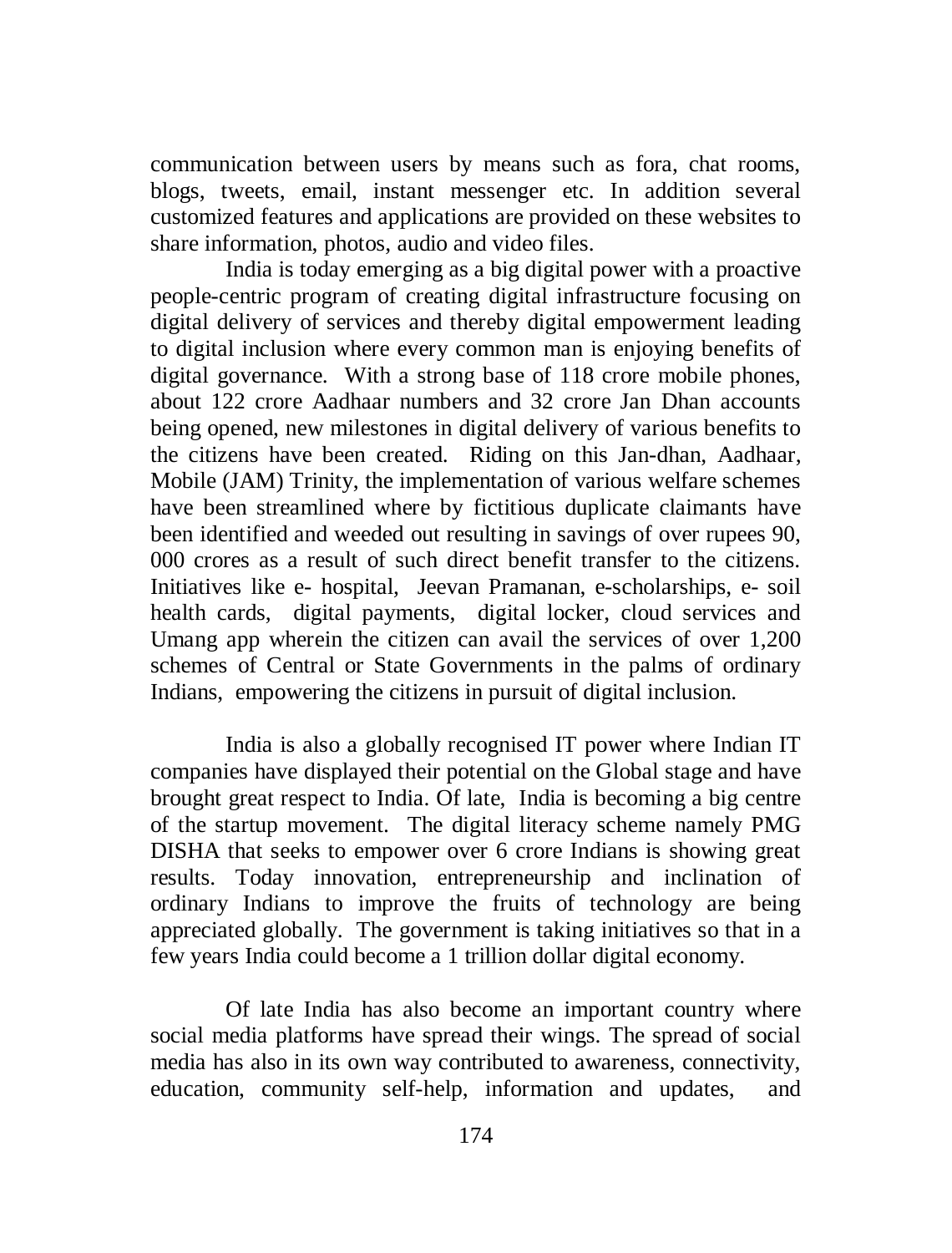business promotion. All this could happen because the big digital economy operates beyond geographical borders.

| asc of social networking sites by inarch 2010. |                    |
|------------------------------------------------|--------------------|
| World User Base                                | Indian Users       |
| (in crores)                                    | (in crores)        |
| 219                                            | 19.4               |
| 33                                             | 2.6                |
| 100                                            | 4.2                |
| 150                                            | 20 (upto Feb 2017) |
| [Source : © Statista 2018]                     |                    |
|                                                |                    |

# **Userbase of social networking sites by March 2018:**

### **Challenges**

While acknowledging the benefits of digital empowerment it has also brought in challenges and some of its reckless abuse has posed a serious dilemma of striking the balance between freedom of speech and expression, awareness, empowerment and the obligation to be responsible accountable so that mobile platforms do not become vehicles to commit crime, incite hatred, provoke terrorism, extremism, promote money laundering etc. The government because of its commitment to respect freedom of speech and expression, freedom of choice and responsibility towards the right to privacy of the citizen is equally cognizant of the mandate of article 19(2) of the Constitution of India where the freedom of speech and expression is subject to reasonable restrictions relating to sovereignty and integrity of India, the security of the State, friendly relations with foreign States, public order, decency or morality or in relation to contempt of court, defamation or incitement to an offence.

### **Fake news**

Fake news is a type of propaganda that consists of deliberate misinformation or hoaxes spread via traditional print and broadcast news media or online social media. It can include text, visual, audio, data report etc. Fake news is written and published with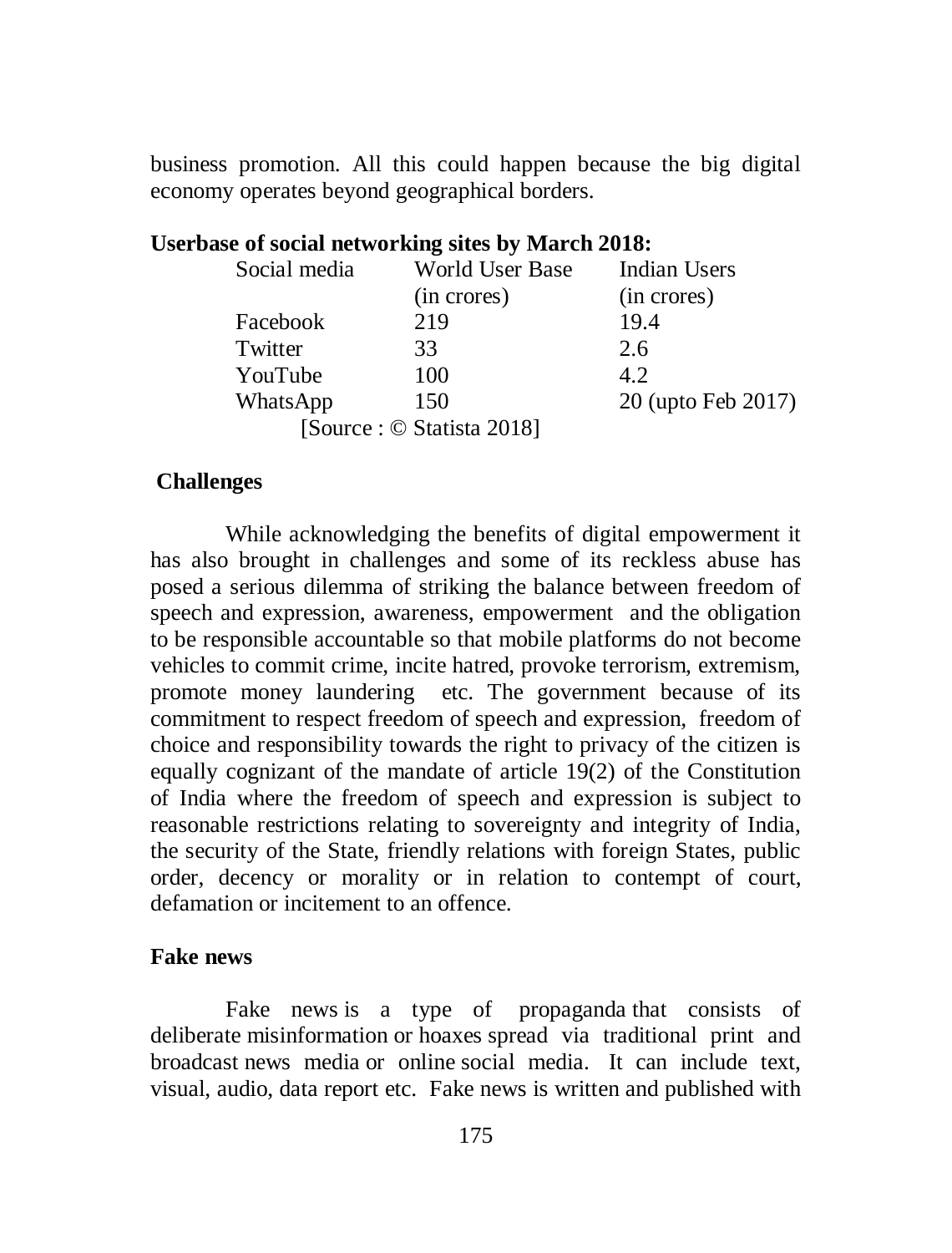the intent to mislead in order to damage an agency, entity, or person, and/or gain financially or politically, create disturbance and unrest, often using sensational, dishonest, or outright fabricated headlines to increase readership, online sharing, and Internet click revenue. The typical attributes of fake news are that it spreads fast, is doctored, is incorrect, is malafide, is intentional, is sensational/glamorous, is unverified, and goes viral.

The Government is cognizant that social media platforms are being abused as vehicles for weaponisation of information against India's strategic interest and economic stability and is committed to taking suitable action to deter such action.

### **Action on misuse of social media and fake news**

Recently, it has come to the attention of the Government of India that a number of disturbing instances causing loss of innocent lives have taken place in various parts of the country. These are deeply painful and regrettable, as well as a matter of deep concern for the Government. The Government has taken prompt action. The first incident was reports of breach of data at Facebook wherein it was reported that data of a number of their users had been compromised by Cambridge Analytica. Immediately, notices were issued to the two companies and their response sought. Facebook responded that they will streamline their internal processes regarding handling of personal data. They stated that the case of Cambridge Analytica it was a case of breach of trust. They promised to take various other steps to ensure that such breaches do not recur. Cambridge Analytica on the other hand gave an initial response that data of Indians was not breached but this was not in conformity with what was reported by Facebook. Cambridge Analytica also did not respond to a subsequent notice. Therefore, it is suspected that Cambridge Analytica may have been involved in illegally obtaining data of Indians which could be misused. The Government has entrusted this issue to be investigated by the CBI for possible violation of Information Technology Act, 2000 and IPC. There were also subsequent reports that data of users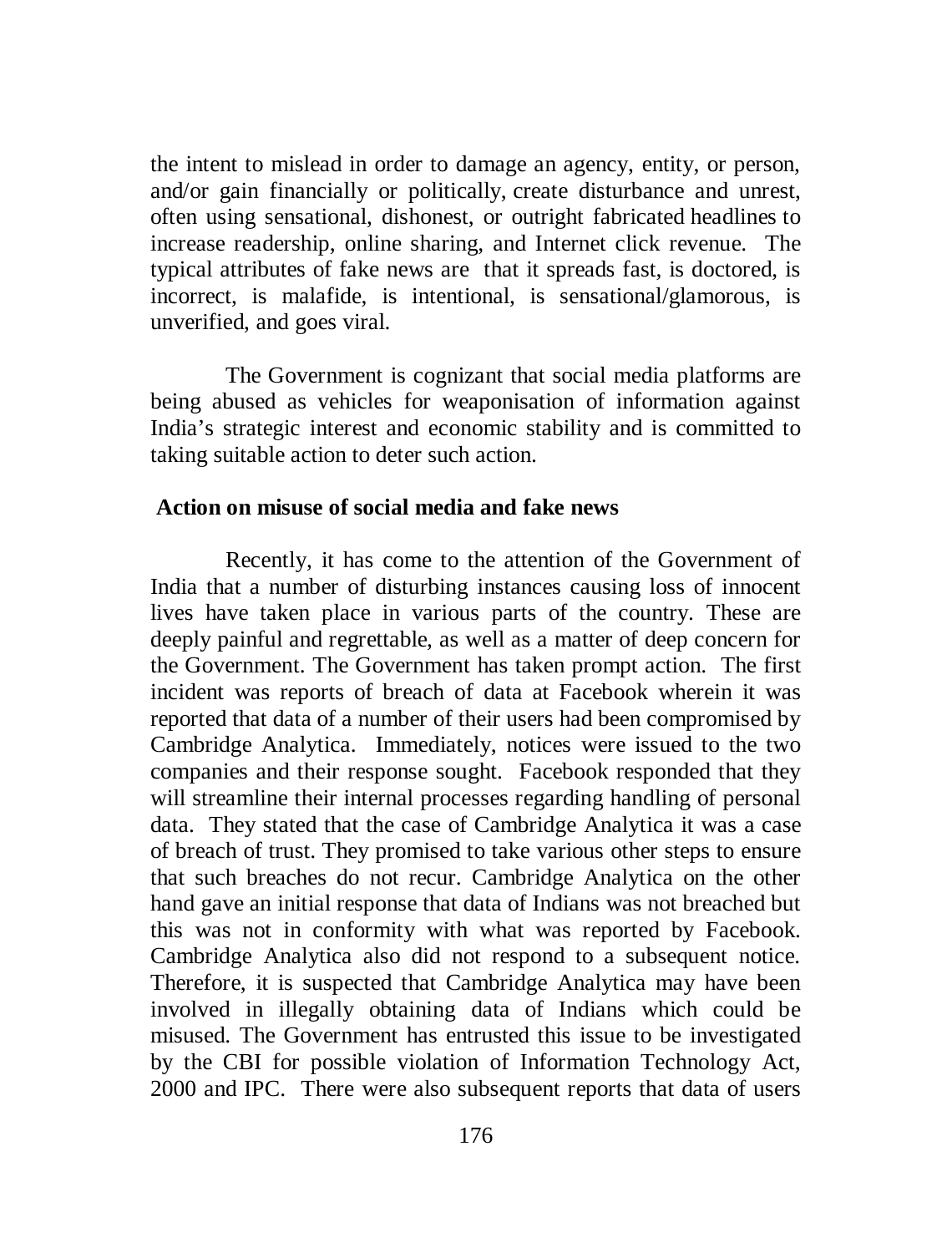was illegally accessed by hardware manufacturers who had tie-ups with Facebook. In regard to this issue Facebook has reported that they are not aware of any misuse of Facebook information, including Indian users' information.

The other series of incidents relating to abuse of social media where mob lynchings were reported in various parts of the country consequent to circulation of wild rumours on WhatsApp as a result of which innocent people have lost their lives. The Government swiftly issued notice to WhatsApp since in most incidents such horrible events where preceded by viral circulation of rumours on this platform. In response, WhatsApp have taken steps to increase the friction in propagation of content on the platform by reducing the number of forwards to five and also indicating whether an incoming message is either forwarded or originally composed by the sender. They have also planned to remove the forward button that appears adjacent to the video or audio message. They have also informed that they will be bringing in fact checking and fake news verification mechanisms to help people check the veracity of content on the platform. While taking note of such response, it was felt that it was not adequate to meet the challenges of the situation. Therefore, WhatsApp has been asked to come out with better technological solutions so that misuse of the platform is avoided. Also, the Government has issued second notice issued to WhatsApp and it was conveyed to them at the highest level that being a technological major company, it is equally their responsibility to promptly come up with technical solutions when a harmful message is in wide circulation on the same day in a particular area on a particular issue. It is their obligation to inform the law enforcement agencies when they notice such viral messages.

#### **Action taken by MHA**

The Ministry of Home Affairs (MHA) has issued a number of advisories including one advisory on untoward incidents in the name of protection of Cows dated  $9<sup>th</sup>$  August, 2016, another advisory on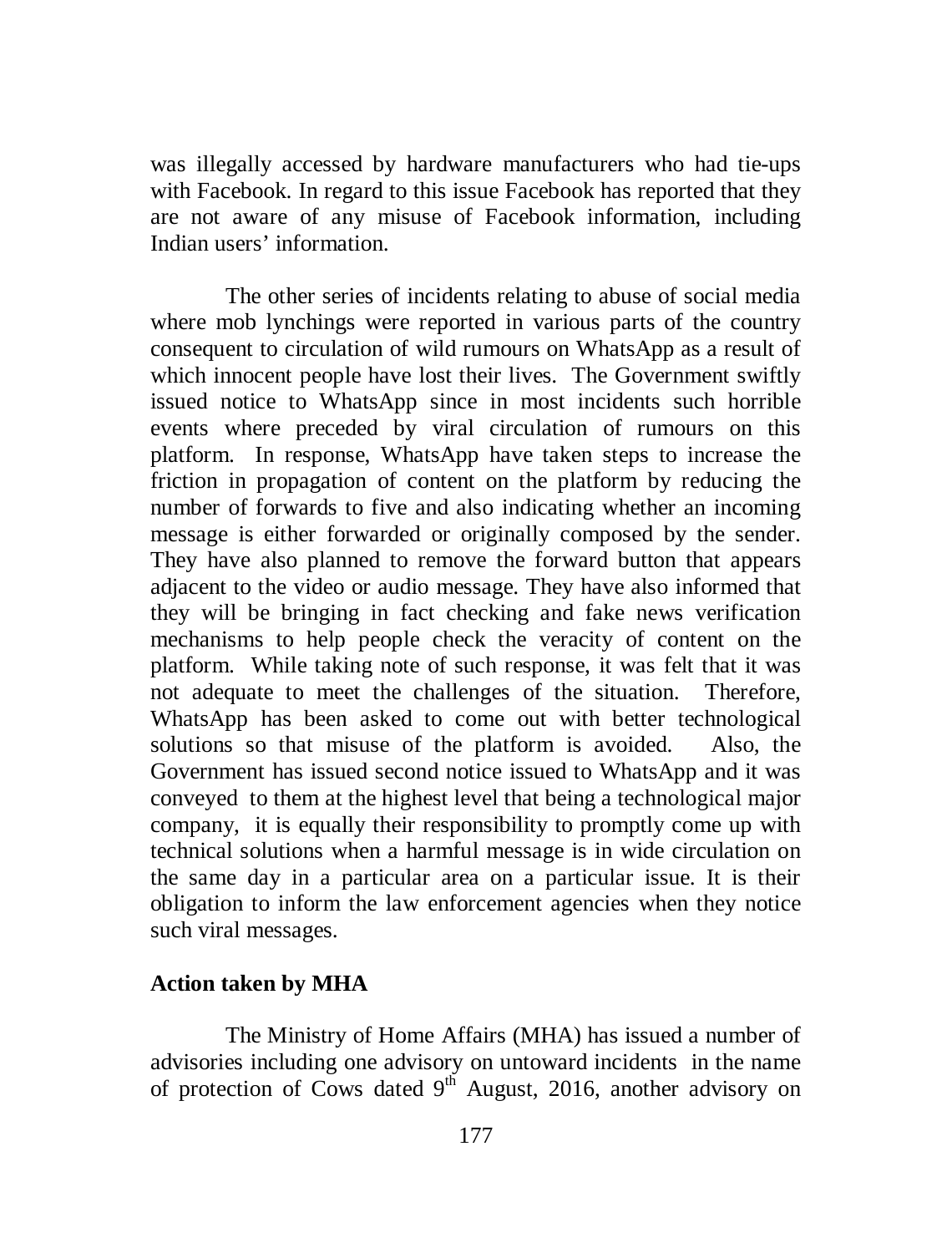cyber crime prevention and control dated  $13<sup>th</sup>$  January, 2018 and also an advisory on incidents of lynching by mobs in some States fuelled by rumours of lifting/kidnapping of children dated 4<sup>th</sup> July, 2018. Pursuant to the directions of the Supreme Court's order dated  $17<sup>th</sup>$ July, 2018 in WP(C) 754/2016, MHA has issued a directive to the States for implementation of directions of the apex court on  $23<sup>rd</sup>$  July 2018 and has constituted a Group of Ministers and a High level Committee to make recommendations in this matter.

# **Legal Provisions to deal with objectionable content on social media platform**

**IT Act 2000**

# **Provisions for blocking and removal of content**

Blocking of websites/information : Section 69A of the Information Technology Act, 2000 provides for blocking of websites/webpages in specific conditions of -- (i) Defence of India (ii) Sovereignty and integrity of India (iii) Security of State (iv) Foreign relations with foreign states (v) Public Order (vi) or for preventing incitement to the commission of any cognizable offense relating to above.

Disabling or removal of information by intermediaries : Social media site **(**Intermediaries) are required to disable or remove any unlawful information as and when brought to their knowledge through a court order or by through appropriate Government or its agency. Various law enforcement agencies notify the social media sites for removal of contents / disabling of contents under provisions of section 79(3)(b) of IT Act, 2000.

The Information Technology (Intermediary Guidelines) Rules 2011 notified under section 79 of the IT Act requires that the Intermediaries shall observe due diligence while discharging their duties and shall inform the users of computer resources not to host, display, upload,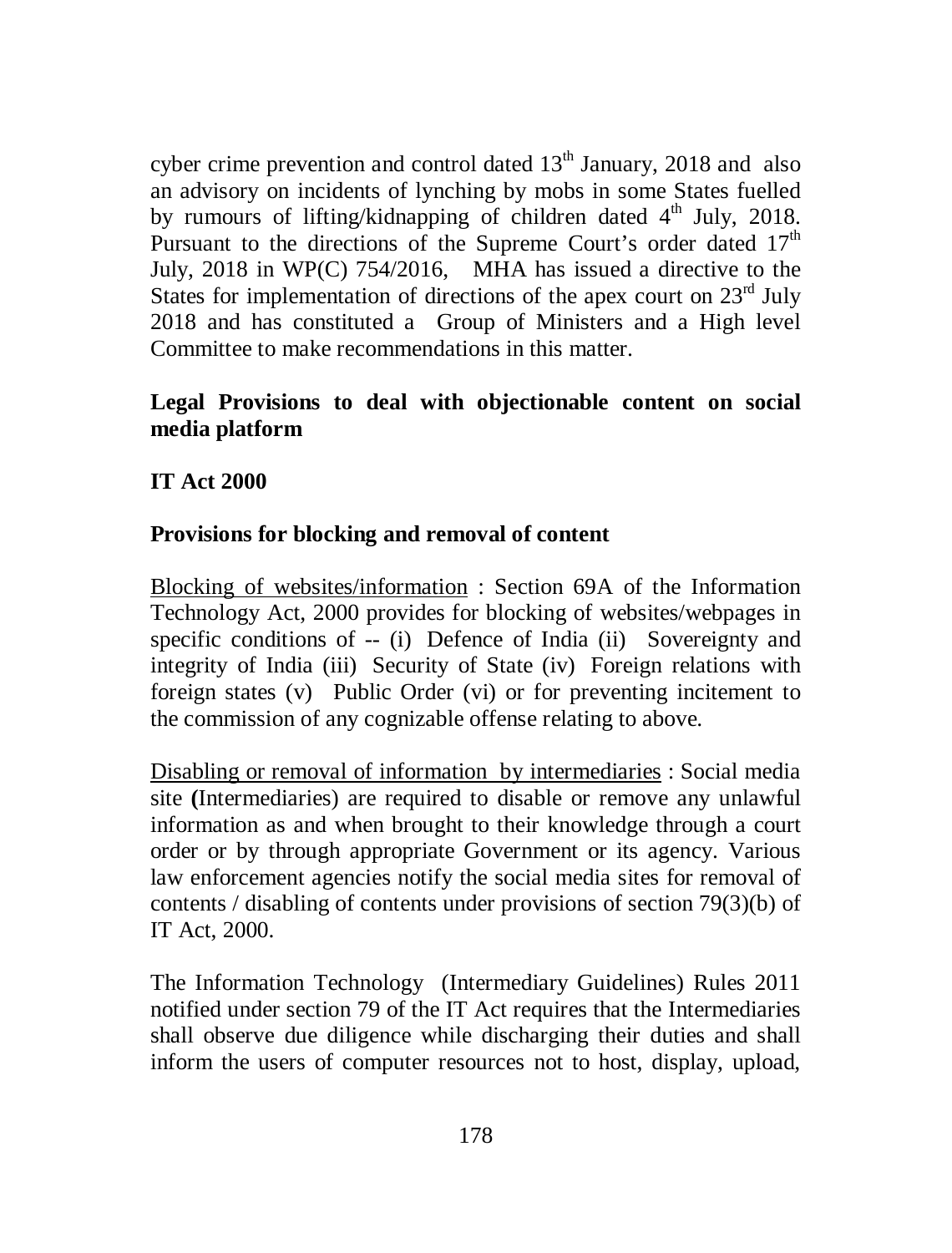modify, publish, transmit, update or share any information that is harmful, objectionable, affect minors and unlawful in any way.

#### **Blocking Compliance of section 69A of IT Act, 2000**

The compliance of the intermediaries in the year 2017 is as follows:

|                        |     |     |      | Facebook YouTube Twitter Instagram Others |  |
|------------------------|-----|-----|------|-------------------------------------------|--|
| No. of URLs<br>blocked | 457 | 95. | -321 | 41                                        |  |

The compliance of the intermediaries in the year 2018 (till June 2018) is as follows:

|                                |     | Facebook YouTube Twitter Instagram Others |     |     |    |
|--------------------------------|-----|-------------------------------------------|-----|-----|----|
| No. of URLs $*$<br>blocked     | 499 | - 57                                      | 88. | 25. | 28 |
| *URL: Uniform Resource Locator |     |                                           |     |     |    |

The legal provisions that are currently available with regard to the conduct of intermediaries, which includes various social media platforms, in order to respond to such developments are in the IT Act, 2000. Some of such provisions need to be revised and reinforced so that they can respond to the emerging challenges. This is proposed to be done by strengthening the implementation aspects section 79 of IT Act, 2000.

#### **New Measures**

It is critical for social media service providers regulated as 'online intermediaries' under Indian law, to ensure that the lawful provision of their services and platforms in India in order to continue to receive access to Indian users, should ensure and demonstrate their strict compliance with the Information Technology Act as well as all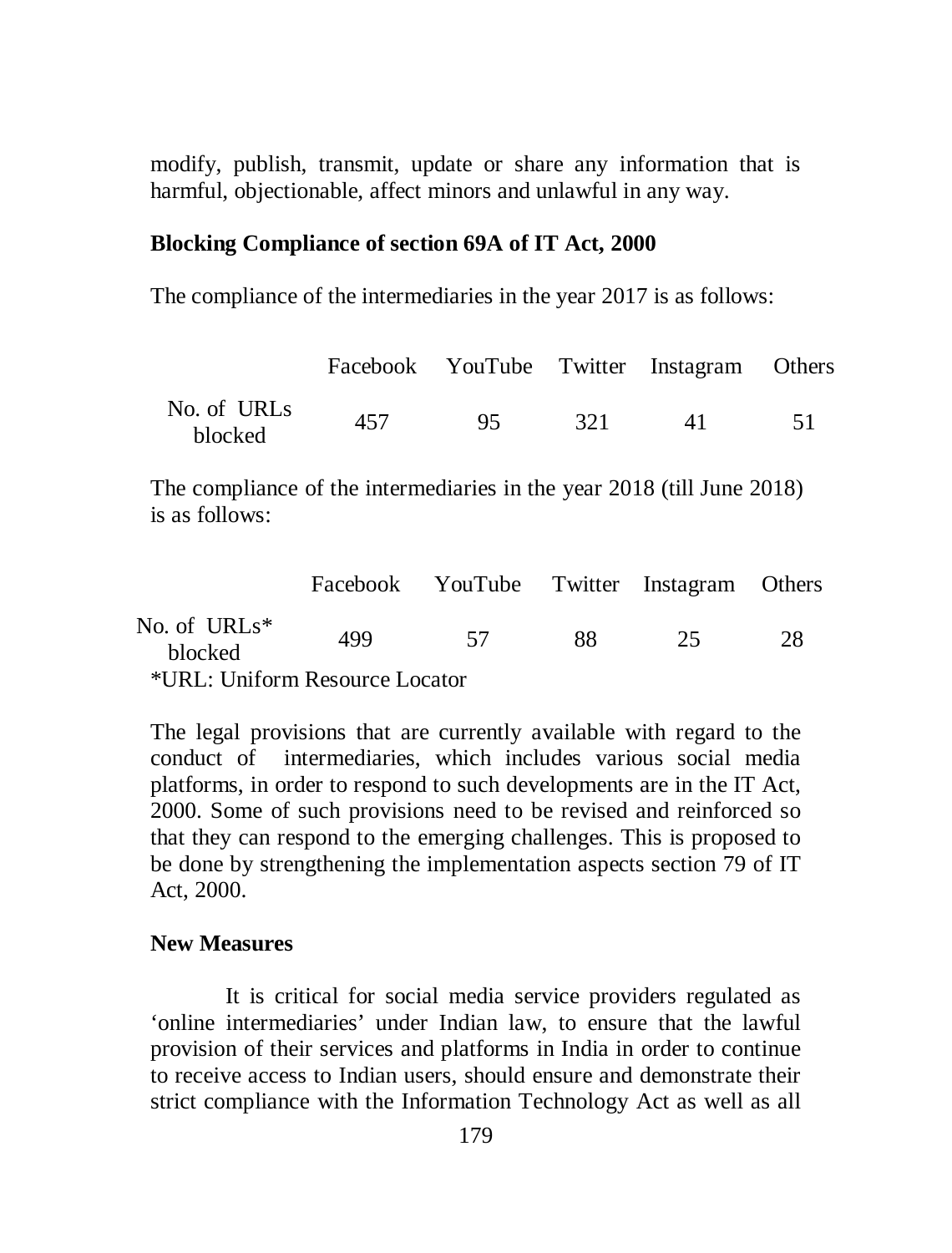other applicable laws, as well as submit themselves and their services, platforms and other applications to the jurisdiction of Indian courts and authorities by having a physical presence in India.

To continue to target Indian users, such intermediaries must implement appropriate remedial measures and assist in curtailing any use of such services and platforms that perpetuate harm in Indian society, including loss of life or disruption of public order. This, at the very minimum, necessarily requires them to ensure that all such malicious messages circulated through their services or platforms in India can be traced, and their source of origin be effectively identified by law enforcement agencies or relevant public authority.

The Government is, therefore, seriously considering that through appropriate rules all social media platforms should be required to locate their grievance officer in India who could act as the point of contact for all communication with regard to such grievances. The duty of such grievance officer should cover not only to receive grievances on real time basis but also to inform law enforcement agencies. It is planned to issue directives in public interest to such intermediaries that would require all such social media platforms to ensure that their platforms do not become vehicles for promoting hatred, terrorism, money laundering, mob violence and rumour mongering. They should provide for technological solutions so that verified fake news and provocative messages can be filtered by technical solutions. They should bring in a more effective mechanism for receiving grievances and they should report to the LEAs. They should also seek to provide the facility of verifying fake news on the platform itself.

Further, this government will strengthen the appropriate legal framework to ensure that significant social media and instant messaging service providers targeting Indian users do not deprive Indian users of the right to bring proceedings in India, and of the protections of Indian law.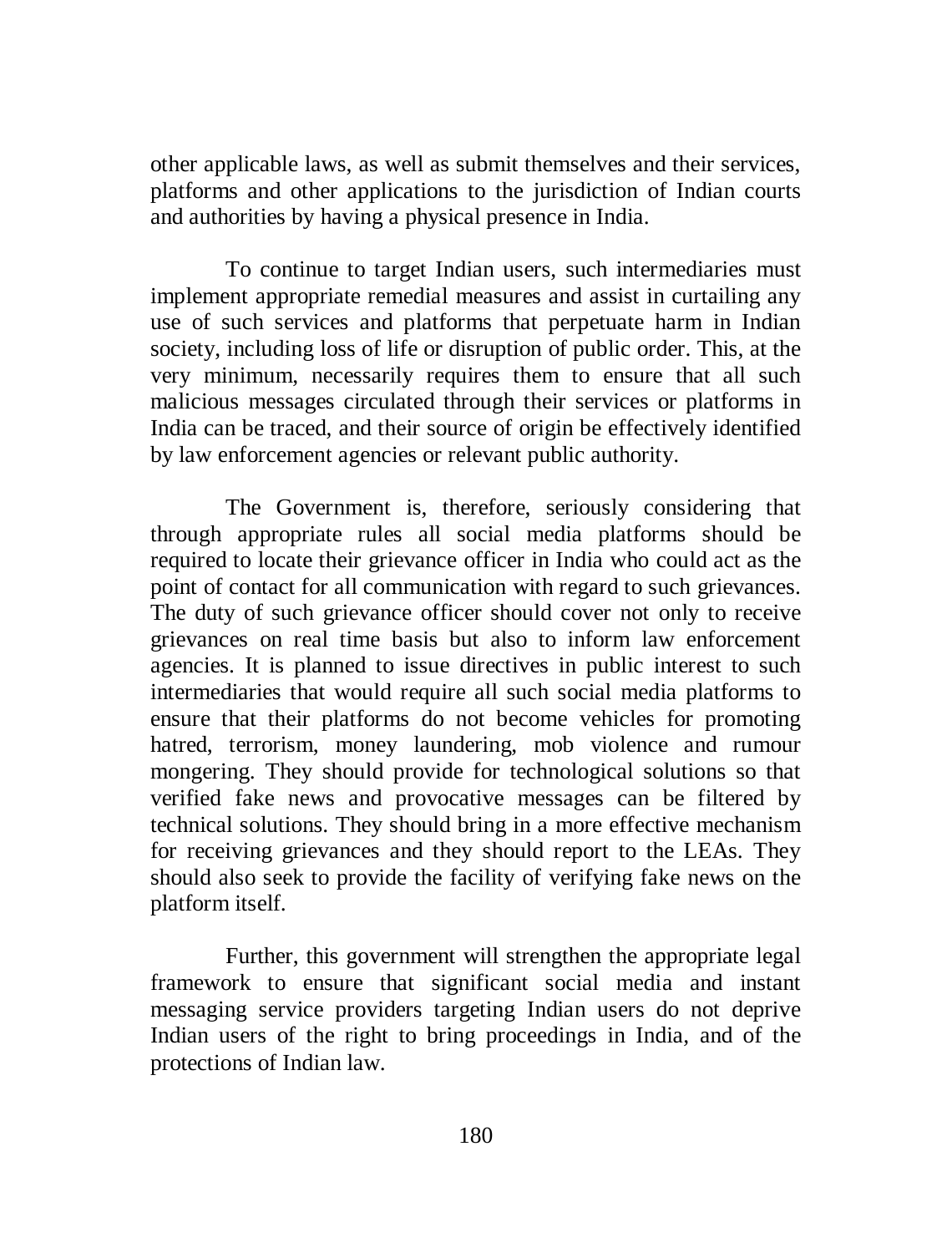The Government wishes to make it very clear that social media platforms run by any company or entity is an important stakeholder and therefore it cannot evade its responsibility, accountability and larger commitment to ensure that its platform is not misused on a large scale to spread incorrect facts projected as news and designed to instigate people to commit crime. If they do not take adequate and prompt action, then the law of abetment also applies to them. It is expected that while honouring freedom of speech and expression and right to inform and educate; the mandate of Article 19 (2) of the Constitution has to be kept in mind and there has to be a healthy balance in overriding public interest.

In addition to taking the above reinforcement of legal provisions to make the platforms more accountable, the Government will also promote initiatives to increase awareness among the citizens to become adept in noticing fake news and to avoid becoming a party to viral circulation of fake news. A campaign to educate school children about the misuse of social media for propagation of false news will be taken up. The Common Service Centres will also be engaged in the task of promoting this message among people especially in rural areas. Various stakeholders such as educational institutions, professional and industrial associations, chambers of commerce etc. would also be involved in this campaign. The State Governments will also be requested to join in this effort to make the citizens more aware to prevent the use and abuse of social media. In this regard I will be writing to all Chief Ministers.

**Conclusion**: Government is committed to freedom of speech and expression and privacy of its citizens as enshrined in the Constitution of India. Government does not regulate content appearing on social network platform. These social network platforms, though, are required to follow due diligence as provided in section 79 of the Information Technology Act 2000 and the Rules notified therein. They have also to follow Article 19(2) of the Constitution and ensure that their platforms are not used to commit and provoke terrorism, extremism, violence and crime.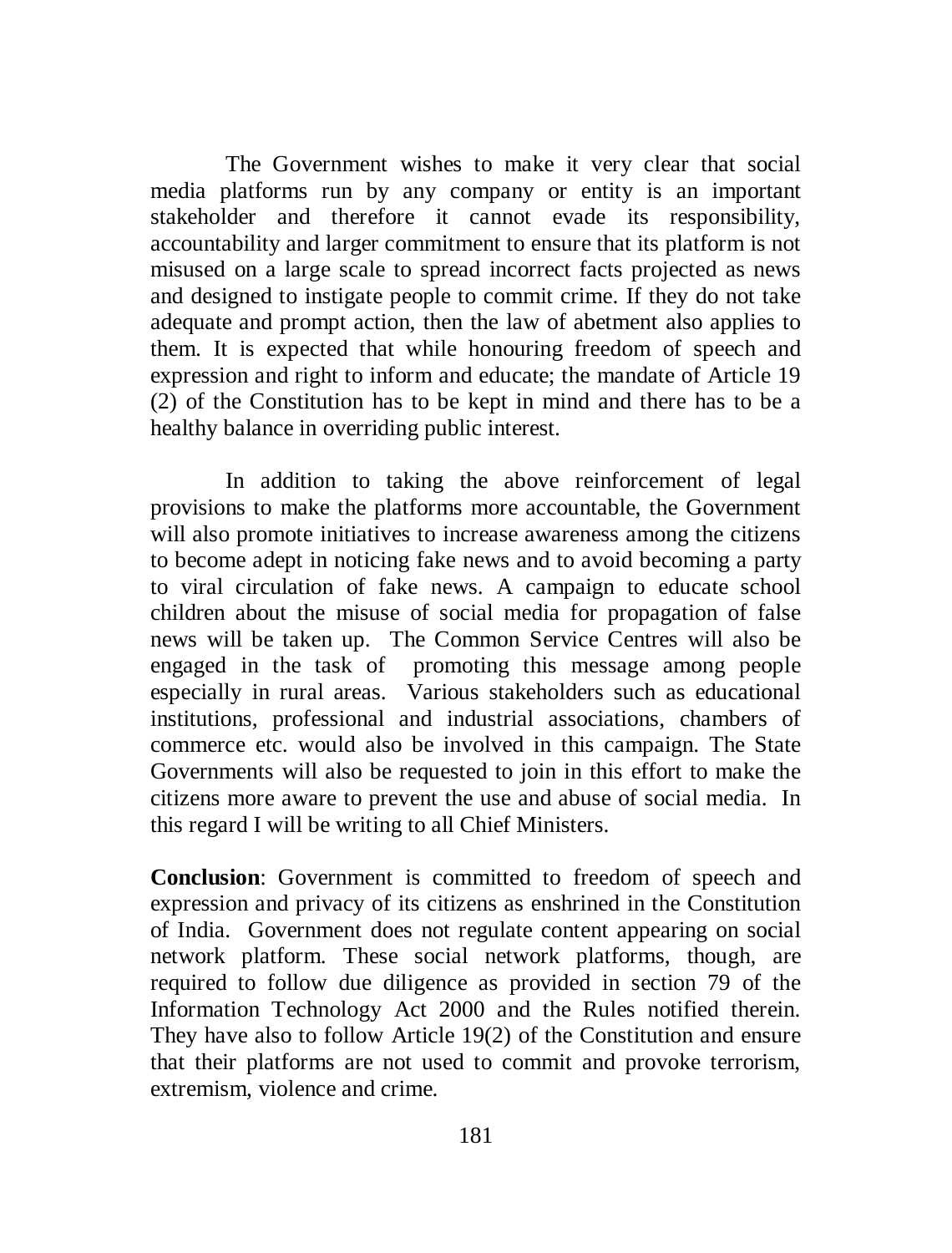**The hon'ble Minister, replying to the points raised by the members, said:** We had a very serious and comprehensive discussion. I thank all those Members who have given their valuable suggestions. We have a challenge before us and in view of this challenge we will not terminate existence of social media. Today, a new age of digital power has come into existence where people of India have the power to ask questions. Today students are making use of social media for competitive examinations and farmers are also making better use of such social media. It has helped us in empowering the country. On the other hand one aspect of social media is being misused for provoking violence and circulating fake news. We take cognisance of all these mischievous designs. Lynching in any part of the country is unfortunate and action should be taken against it. Government of India has put forth its views in detail in this regard.

# **\_\_\_\_\_\_\_ GOVERNMENT BILLS**

## **The National Trust for Welfare of Person with Autism, Cerebral Palsy, Mental Retardation and Multiple Disabilities Act, 1999**

**THE MINISTER OF SOCIAL JUSTICE AND EMPOWERMENT (SHRI THAAWAR CHAND GEHLOT)** to move that the Bill to amend the National Trust for Welfare of Person with Autism, Cerebral Palsy, Mental Retardation and Multiple Disabilities Act, 1999, be taken into consideration. A National Trust for welfare of persons with autism, cerebral palsy, mental retardation and multiple disabilities was constituted in 1999 and certain provision were made for this Trust. This Trust works for welfare and empowerment schemes meant for the people of this category. I am happy to state that this Trust has formulated many action plans, especially ten schemes and taken effective steps for proper implementation of these schemes in the interest of people of these categories. We have proposed amendments in Section 4 and 5 of the Act to simplify conditions and rules with regard to election and tenure of Chairperson and its Members.

*Consideration of the Bill was deferred.*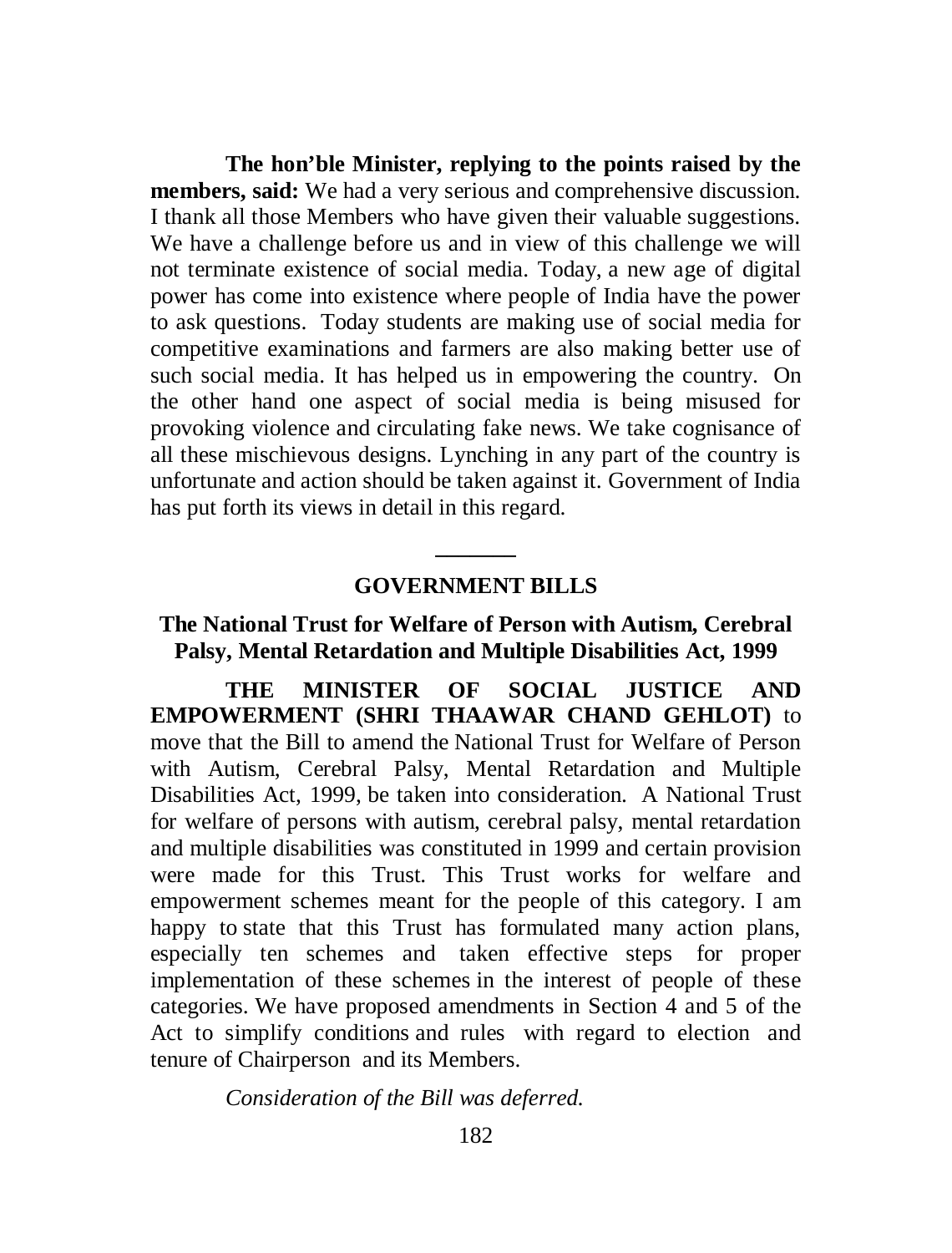#### **The Negotiable Instruments (Amendment) Bill, 2018**

**THE MINISTER OF STATE IN THE MINISTRY OF FINANCE (SHRI SHIV PRATAP SHUKLA):** I move that the Bill further to amend the 'Negotiable Instruments Act, 1881' as passed by Lok Sabha, be taken into consideration. A new Section 143A has been inserted in the Negotiable Instrument Act, 1881 which enables the courts to issue directions to drawer of cheque so that interim compensation can be paid to the complainant. But, it shall be paid within sixty days not exceeding thirty days. A new Section 148 was inserted in the Negotiable Instrument Act, 1881 which gave rights to the Appellate Courts to pay 20 per cent of penalty or compensation fixed by the Trial Court. It will be paid in addition to the amount paid under Section 143A. I request all the hon'ble Members to support this Bill to enhance the confidence of people on cheque transactions.

**SHRI MADHUSUDAN MISTRY:** At the outset, I welcome the Bill, and my party supports this Bill. The passing of this amendment will help the trading community. It will also check, to some extent, the fraudulent person, who tries to buy time, by issuing the cheque. The amendment gives more power to the court where the cheque is being issued, and amount is not paid. If cheque is dishonoured and payee goes to the court, then drawer has to pay 20 per cent and if court direct to pay a certain amount that has to be paid within sixty days. If the drawer if not satisfied by such order, he can move to Appellate Court and he has to further deposit additional 20 per cent. The Government wants to restore the faith of people on cheque transactions. There are lakhs of such cases pending in the courts. The cheque dishonour business should be checked and litigation may be reduced. Private money lenders do not get them registered under Money Laundering Act. They charge 20-25 per cent annual interest. Such private money lending system is running by and large in all places. How can we prevent the cheque dishonour procedure. This amendment is very good. It ensures payment by cheques within time and we support this Bill.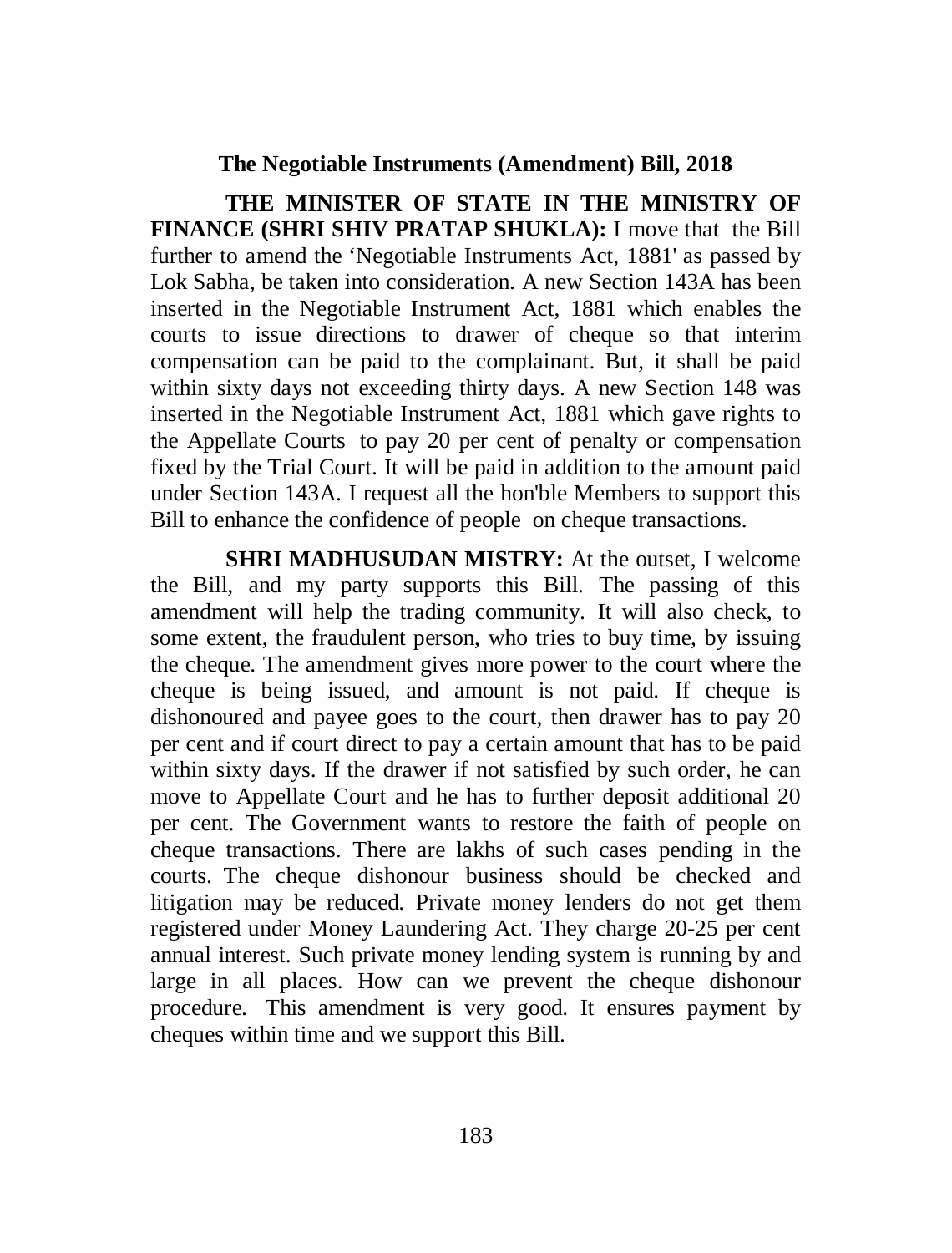**SHRI MAHESH PODDAR:** I support the Bill. We find a hundred year old law on this subject. If a person gives cheque, he should ensure the payment within specific time. Banks are medium to pay the amount so, there should be that much amount in the drawer's account. 200-400 years ago the business was much more dependent on faith. The word Rupya is taken from the word Rupa which means silver. Paper currency was started the the Bank of Hindustan in 1770 in Kolkata. The use of Hundies was started in the Mughal period which was the main instrument of transactions. The Hundies were being issued by big businessmen in Kolkata mandi and small businessmen used the same for their transactions. The Bangal Bank, for the first time started the cheque system. Our government is committed for cashless economy, but without cheques we can not imagine the cashless economy. One thing is common in business and that is faith. The problem of cheque bouncing has become so huge that it amounts to 20 per cent of total litigations. Some provisions have been made in this Bill which ensures at least 20 per cent payment in cheque dishonour cases and that is within 60 days and 30 days of grace period. But, what will happen if defaulter do not pay the amount within this 90 days period. This has also been taken care of. This has been taken care of in Section 143 A. We know that people take cheque bounce cases lightly. Any person who has to pay 20 per cent and he can face punishment also, he will go for settlement to avoid litigation. Now, if he goes to Appellate Court, he has to further deposit 20 per cent, then only his appeal will be heard in the Court. If will get his money back with interest if court gives decision in his favour. So, this will prevent misuse of cheques and will fulfil several other objectives.

**SHRI SANJAY SETH:** Due to the wrong policies of the government, the present situation of business in the country is very grim. Due to cheque bounce people bear financial losses. Even cheques issued by the government to the farmers are also being dishonoured. We can understand the situation of common men. This Bill should have such points which can restore the faith of common people on cheque transactions. Provision of 20 per cent payment has been made in the Bill but even after this interim compensation, complainant has to move to court to get compensation. But if drawer